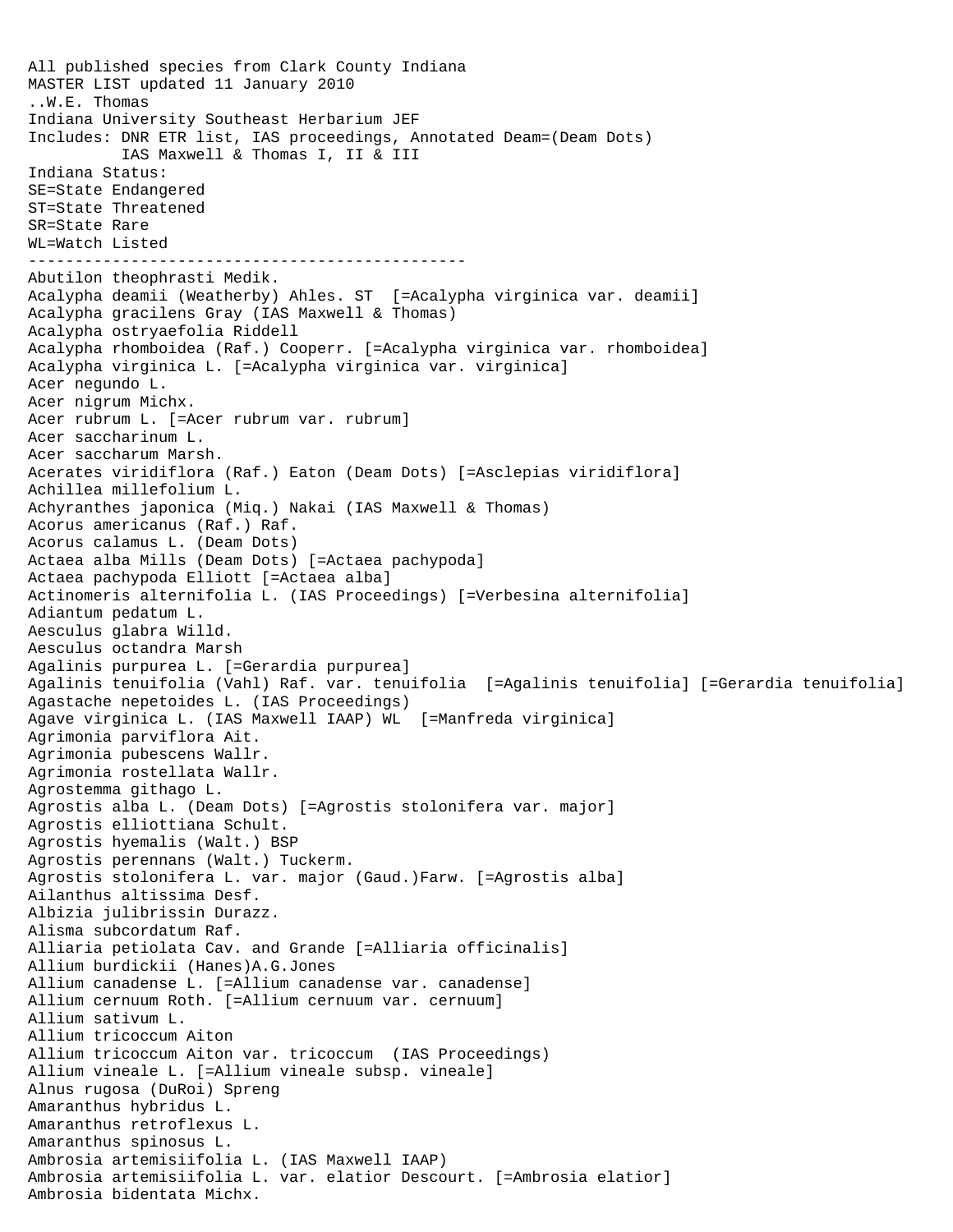Ambrosia elatior L. (IAS Proceedings) [=Ambrosia artemisiifolia var. elatior] Ambrosia trifida L. [=Ambrosia trifida var. trifida] Amelanchier arborea Michx. Amelanchier arborea Michx. var. X laevis Wieg. Amelanchier canadensis (L.) Medic. Amelanchier laevis Wieg. Ammannia robusta Heer & Regel (IAS Maxwell & Thomas) Amorpha fruticosa L. Amorpha fruticosa L. var. angustifolia Pursh. (IAS Proceedings) Ampelamus albidus (Nutt.) Britt. (IAS Proceedings) [=Cynanchum laeve] [=Gonolobus laevis] Ampelopsis cordata Michx. Amphicarpa bracteata (L.) Fern. Amphicarpa bracteata (L.) Fern. var. comosa (L.) Fern. (Deam Dots) Anagallis arvensis L. Anagallis minima (L.) Krause [=Centunculus minimus] Andropogon elliottii Chapm. Andropogon furcatus Muhl. (Deam Dots) [=Andropogon gerardi] [=Andropogon gerardi var. gerardi] Andropogon gerardi Vitm. var. gerardi [=Andropogon gerardi] [=Andropogon furcatus] Andropogon scoparius Michx. Andropogon virginicus L. Anemone cylindrica A. Gray Anemone virginiana L. Anemonella thalictroides Richards [=Thalictrum thalictroides] Angelica venenosa (Greenway) Fern. [=Angelica villosa] Angelica villosa (Walt) BSP (Deam Dots) [=Angelica venenosa] Antennaria fallax Greene (Deam Dots) [=Antennaria plantaginifolia var. ambigens] [=Antennaria parlinii subsp. fallax] [=Antennaria fallax var. calophyla] Antennaria plantaginifolia (L.) Richards. [=Antennaria plantaginifolia var. plantaginifolia] Anthemis cotula L. Apios americana Medik. Aplectrum hyemale (Muhl. ex Willd.) Torr. Apocynum cannabinum L. (IAS Maxwell IAAP) Apocynum cannabinum L. var. cannabinum Apocynum cannabinum L. var. glaberrimum A. DC. Apocynum cannabinum L. var. pubescens (Mitchell) A. DC. (Deam Dots) Apocynum x medium Greene (Deam Dots) Apocynum x medium Greene var. sarniense (Greene) Woodson (Deam Dots) Aquilegia canadensis L. Arabidopsis thaliana (L.)Heynh. [=Sisymbrium thalianum] Arabis canadensis L. Arabis dentata (Torr.) T. & G. (IAS Proceedings) [=Arabis shortii] Arabis laevigata Poir. Arabis shortii (Fernald) Gleason [=Arabis dentata] Aralia racemosa L. Aralia spinosa L. Arctium minus (Hill) Bernh. Arenaria serpyllifoila L. Arisaema atrorubens (Ait.) Blume [=Arisaema triphyllum] [=Arisaema triphyllum subsp. triphyllum] Arisaema dracontium (L.) Schott Arisaema triphyllum (L.) Schott [=Arisaema triphyllum subsp. triphyllum] [=Arisaema atrorubens] Aristida dichotoma Michx. Aristida longespica Poir. (Deam Dots) [=Aristida longespica var. longespica] Aristida longespica Poir. var. longespica [=Aristida longespica] Aristida oligantha Michx. Aristida ramosissima Engelm. Aristolochia serpentaria L. (IAS Maxwell & Thomas) Artemisia annua L. (IAS Maxwell & Thomas) Artemisia vulgaris L. [=Artemisia vulgaris var. vulgaris] Arthraxon hispidus (Thunb. Makino [IAS Thomas & Maxwell 2009] Aruncus dioicus Walt. Arundinaria gigantea Walt. Asarum canadense L. [=Asarum canadense var. canadense] [=Asarum reflexum] [=Asarum canadense var. reflexum] Asclepias incarnata L. Asclepias purpurascens L. Asclepias quadrifolia Jacq.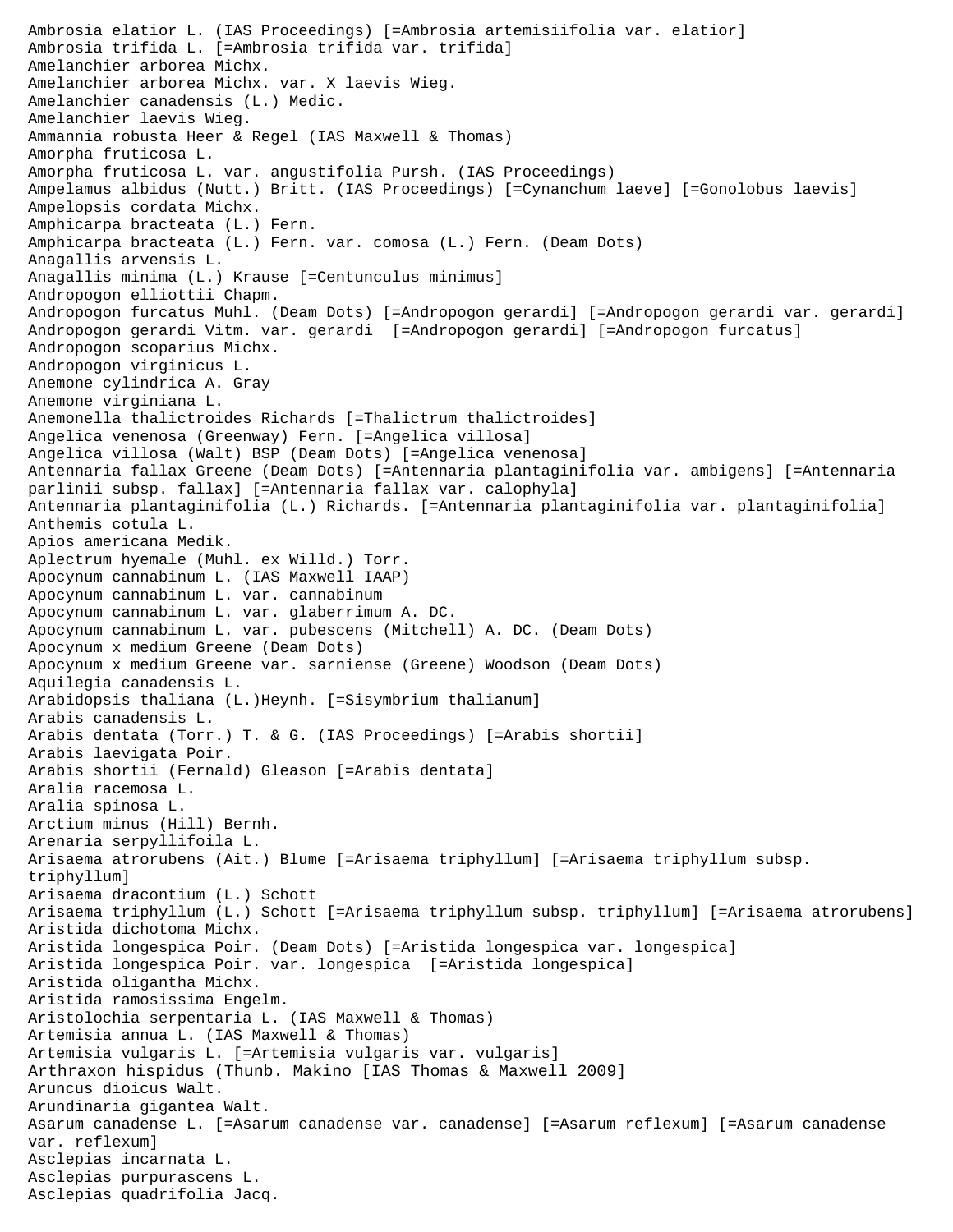Asclepias sullivantii Engelm. ex A. Gray Asclepias syriaca L. Asclepias tuberosa L. Asclepias verticillata L. Asclepias viridiflora Raf. [=Acerates viridiflora] Asclepias viridis Walt. [IAS Thomas & Maxwell 2009] Ascyrum hypericoides L. [=Hypericum hypericoides] [=Hypericum stragulum] Ascyrum hypericoides L. var. multicaule (Michx.)Fern. (Deam Dots) Asimina triloba (L.) Dunal (Deam Dots) Asplenium platyneuron (L.) Oakes ex D.C.Eaton Asplenium resiliens Kunze SE Asplenium rhizophyllum L. [=Camptosorus rhizophyllus] Asplenium ruta-muraria L. ST Asplenium trichomanes L. Asplenium x ebenoides (R. R. Scott) Wherry Aster cordifolius L. [=Aster cordifolius var. cordifolius] Aster lateriflorus (L.) Britton (Deam Dots) Aster lateriflorus (L.) Britton var. lateriflorus Aster macrophyllus L. [=Aster macrophyllus var. macrophyllus] Aster novae-angliae L. (IAS Proceedings) Aster paniculatus Lam. var. simplex (Willd.) Burgess (Deam Dots) Aster patens Aiton (Deam Dots) [=Aster patens var. patens] Aster patens Aiton var. patens [=Aster patens] Aster pilosus Willd. [=Aster pilosus var. pilosus] Aster prenanthoides Muhl. ex Willd. Aster schreberi Nees SE Aster shortii Lindl. Aster simplex Willd. [=Aster lanceolatus subsp. lanceolatus var. lanceolatus] [=Aster paniculatus] Aster solidagineus Michx. WL [=Sericocarpus linifolius] Astragalus canadensis L. [=Astragalus canadensis var. canadensis] Athyrium asplenioides (Michx.) A.A.Eaton [=Athyrium filix-femina var. asplenioides] Athyrium filix-femina (L.) Roth Athyrium pycnocarpon (Spreng.) Tidestrom Athyrium thelypteroides (Michx.) Desv. Aureolaria flava (L.) Farw. var. macrantha Pennell Aureolaria grandiflora (Benth.) Pennell var. pulchra Pennell SX [=Gerardia grandiflora] Aureolaria virginica (L.) Pennell (Deam Dots) [=Gerardia virginica] Azolla caroliniana Willd. [IAS Thomas & Maxwell 2009] Baptisia lactea (Raf.) Thieret [=Baptisia alba var. macrophylla] [=Baptisia leucantha] Baptisia leucantha T.& G. (Deam Dots) [=Baptisia alba var. macrophylla] [=Baptisia lactea] Barbarea vulgaris R. Br. Belamcanda chinensis (L.) DC. Benzoin aestivale (L.) Nees. (Deam Dots) [=Lindera benzoin] Berberis thunbergii DC Betula nigra L. Bidens aristosa (Michx.) Britton Bidens aristosa (Michx.) Britton var. retorsa (Sherff) Wunderlin (IAS Proceedings) [=Bidens polylepis] Bidens bipinnata L. Bidens cernua L. Bidens discoidea (Torr. & A. Gray) Britton (IAS Maxwell & Thomas) Bidens frondosa L. Bidens polylepis Blake [=Bidens aristosa var. retorsa] Bidens tripartita L. [=Bidens comosa] Bidens vulgata Greene Bignonia capreolata L. Blephilia ciliata (L.) Benth. Blephilia hirsuta (Pursh) Benth. Boehmeria cylindrica (L.) Sw. Boehmeria cylindrica (L.) Sw. var. drummondiana Weddell (Deam Dots) Bothriochloa laguroides (DC.) Herter subsp. torreyana (Steud.) Allred & Gould [IAS Thomas & Maxwell 2009] Botrychium dissectum Spreng. var. dissectum Spreng. [=Botrychium dissectum] [=Botrychium dissectum var. obliquum] Botrychium dissectum Spreng. var. obliquum Muhl. [=Botrychium dissectum] [=Botrychium dissectum var. dissectum]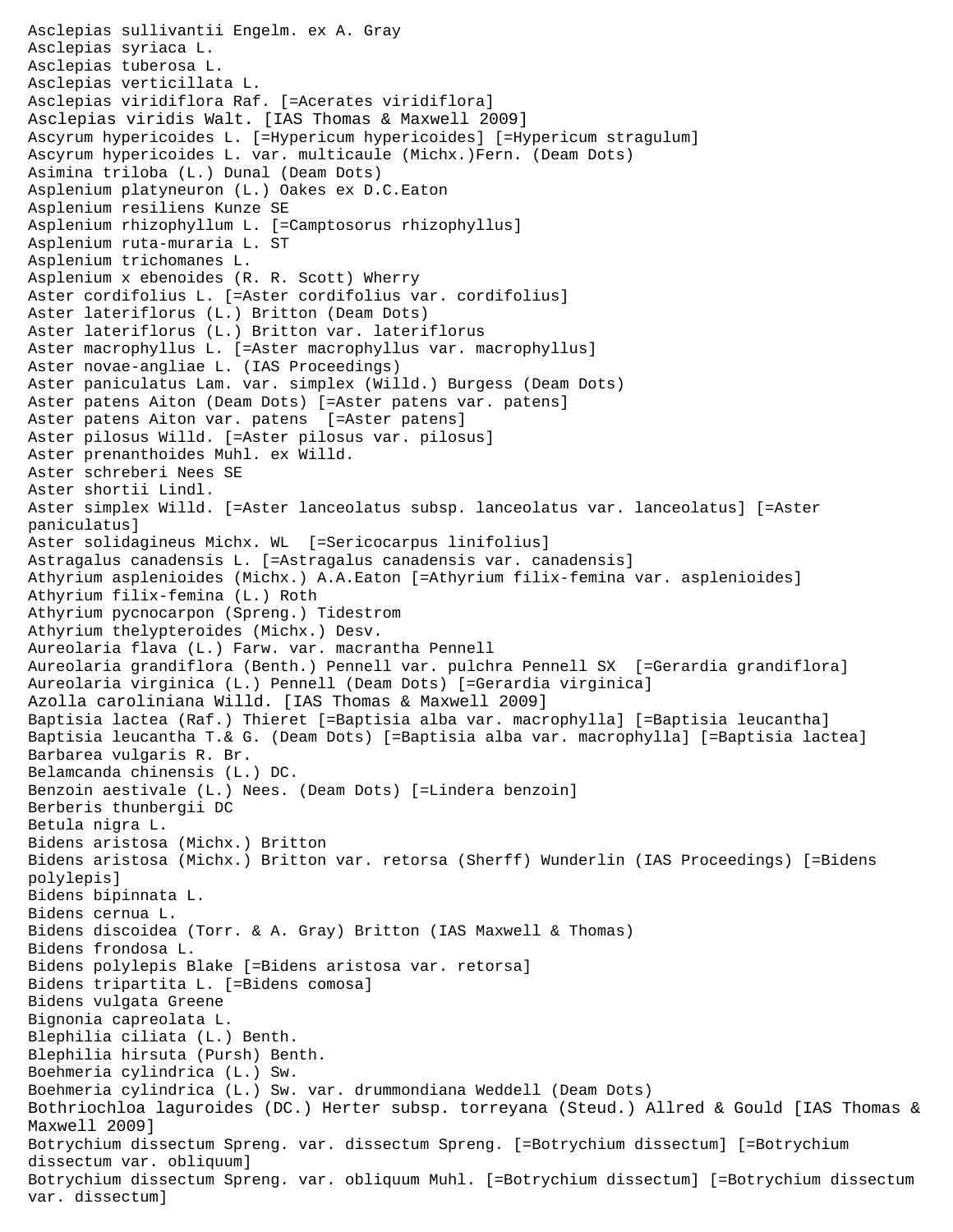Botrychium virginianum (L.) Sw. Brachyelytrum erectum (Schreb.) Beauv. Brasenia schreberi J.F.Gmel. (IAS Maxwell & Thomas) Brickellia eupatorioides (L.) Shinners var. eupatorioides [=Kuhnia eupatorioides] Bromus commutatus Schrad. Bromus pubescens Muhl. Bromus purgans L. (Deam Dots) Bromus racemosus L. Bromus secalinus L. Bromus sterilis L. Bromus tectorum L. Broussonetia papyrifera (L.) Vent Buglossoides arvense (L.) I.M. Johnst. [=Lithospermum arvense] Cacalia atriplicifola L. [=Arnoglossum atriplicifolia] Cacalia muehlenbergii (Schultz-Bip.) Fern. [=Arnoglossum muhlenbergii] Calamagrostis porteri Gray subsp. insperata ST Calamintha arkansana (Nutt.) Shinners SE [=Satureja glabella var. angustifolia] Callitriche austinii Engelm. (Deam Dots) [=Callitriche terrestris] [=Callitriche deflexa] Callitriche heterophylla Pursh subsp. heterophylla [=Callitriche heterophylla] Callitriche terrestris Raf. [=Callitriche deflexa] [=Callitriche austinii] Camassia scilloides (Raf.) Cory Camelina microcarpa Andrz. ex DC. Campanula americana L. Campsis radicans L. Camptosorus rhizophyllus (L.) Link (Deam Dots) [=Asplenium rhizophyllum] Capsella bursa-pastoris L. Cardamine bulbosa (Schreb. ex Muhl.) BSP Cardamine diphylla (Michx.) A. W. Wood (IAS Maxwell & Thomas) Cardamine douglassii (Torr.) Britton Cardamine impatiens L. [IAS Thomas & Maxwell 2009] Cardamine parviflora L. var. arenicola (Britton) O.E. Schulz Cardamine pensylvanica Muhl. ex Willd. Cardaria draba (L.) Desv. [=Lepidium draba] Carduus nutans L. Carex albolutescens Schw. Carex albursina Sheldon [IAS Thomas & Maxwell 2009] Carex amphibola Steud. Carex arctitecta Mackenzie var. arctitecta Mackensie Carex blanda Dewey Carex caroliniana Schwein Carex cephalophora Willd. Carex communis Bailey Carex complanata Torr. & Hook. Carex conjuncta Boott Carex convoluta Mackensie Carex crinita Lam. Carex decomposita Muhl. (Deam Dots) ST Carex digitalis Willd. Carex eburnea Boott. SR Carex flaccosperma Dewey var. glaucodea (Tuckerman) Kukenth. Carex frankii Kunth. Carex glaucodea Tuckerm. (Deam Dots) Carex gracilescens Steud. Carex grayii Corey Carex grisea Wahlenb. Carex hirsutella Mackensie Carex hyalinolepis Steud. Carex jamesii Schwein. Carex laxiflora Lam. var. laxiflora Carex laxiflora Lam. var. serrulata Hermann (Deam Dots) Carex louisianica Bailey Carex lupulina Muhl. Carex lurida Wahlenb. Carex muhlenbergii Schkuhr ex Willd. var. enervis Boott. Carex pennsylvanica Lam. Carex plantaginea Lam. [IAS Thomas & Maxwell 2009] Carex platyphylla Carey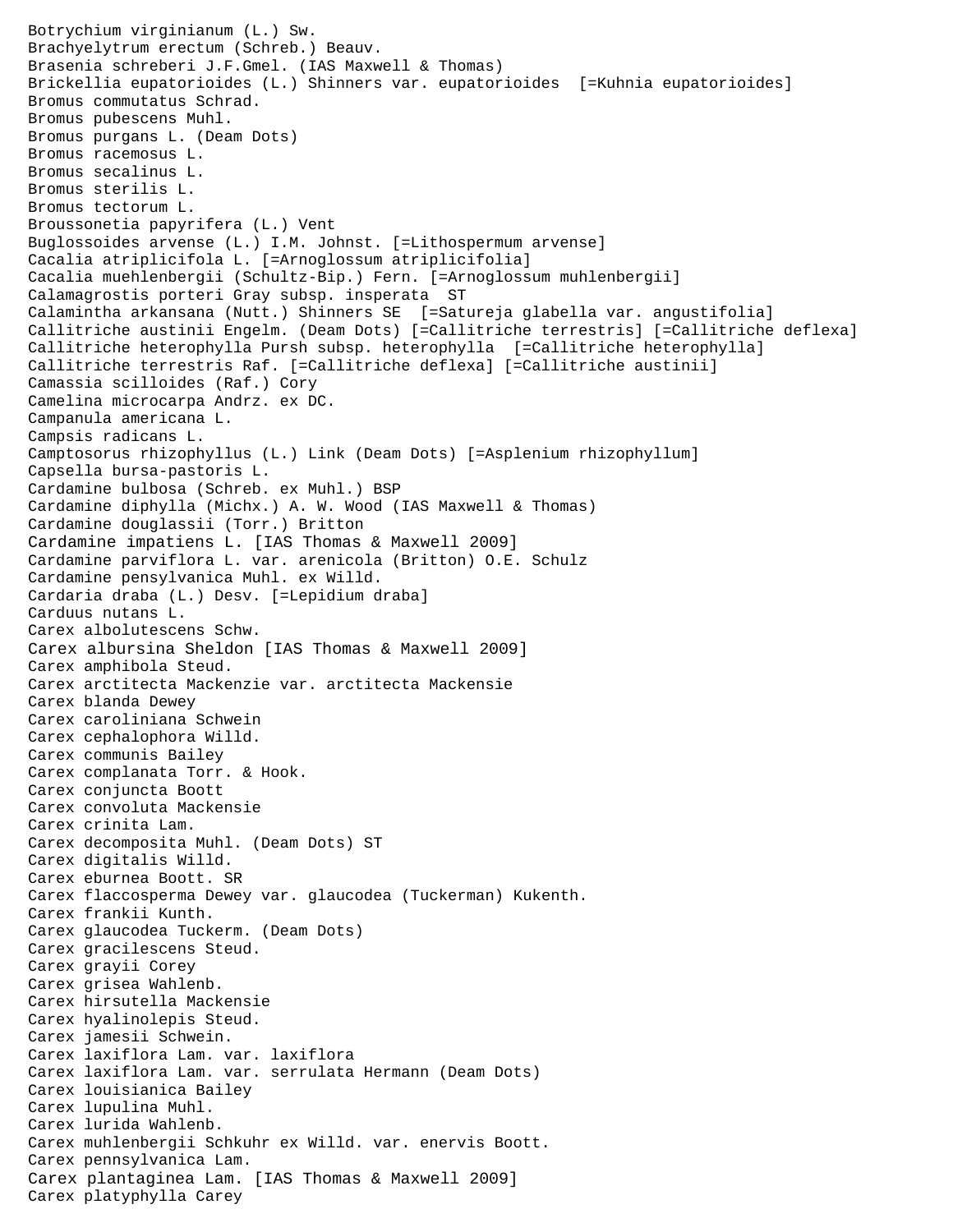Carex rosea Willd. Carex scoparia L. Carex shortiana Dewey Carex sparganioides Muhl. ex Willd. var. cephaloidea (Dewey.) Carey. ST Carex sparganioides Willd. (Deam Dots) Carex squarrosa L. Carex stipata Muhl. ex Willd. [IAS Thomas & Maxwell 2009] Carex straminea Willd. ST Carex swanii (Fern.) Mack. Carex torta Boott. Carex tribuloides Wahl. Carex typhina Michx. Carex umbellata Schk. Carex virescens Muhl. ex Willd. Carex vulpinoidea Michx Carex willdenowii Schkuhr. Carpinus caroliniana Walt. Carpinus caroliniana Walt. var. virginiana (Marsh) Fern. (Deam Dots) Carya cordiformis Wang. Carya glabra (Mill.) Sweet Carya ovata Wang. Cassia fasciculata Michx. WL [=Chamaecrista fasciculata] Cassia hebecarpa Fern. [=Senna hebecarpa] Cassia marilandica L. [=Senna marilandica] Cassia nictitans L. WL [=Chamaecrista nictitans] [=Cassia nictitans var. nictitans] Castanea dentata Marsh Catalpa bignonioides Walt. (IAS Proceedings) Catalpa speciosa (Warder) Warder ex Engelm. SR Caulophyllum thalictroides (L.) Michx. Ceanothus americanus L. Celastrus scandens L. Celtis laevigata Willd. Celtis occidentalis L. [=Celtis occidentalis var. occidentalis] Celtis tenuifolia Nutt. Cenchrus incertus M.A. Curtis Cenchrus longispinus L. Cenchrus pauciflorus Benth. (Deam Dots) [=Cenchrus longispinus] Centunculus minimus L. (Deam Dots) [=Anagallis minima] Cephalanthus occidentalis L. Cephalanthus occidentalis L. var. pubescens Raf. (Deam Dots) Cerastium arvense L. Cerastium nutans Raf. Ceratophyllum demersum L. (IAS Maxwell & Thomas) Cercis canadensis L. Chaenorrhinum minus (L.) Lange (Deam Dots) [=Linaria minor] Chaerophyllum procumbens (L.) Crantz var. procumbens [=Chaerophyllum procumbens] Chaerophyllum procumbens (L.) Crantz var. shortii Torr. & A. Gray SE Chaerophyllum tainturieri Hook. Chamaesyce maculata (L.) Small [=Euphorbia supina] Chelone glabra L. Chelone glabra L. var. typica (Deam Dots) [=Chelone glabra] Chenopodium album L. [=Chenopodium bushianum] Chenopodium ambrosioides L. Chenopodium ambrosioides L. subsp. ambrosioides Aellen (Deam Dots) [=Chenopodium ambrosioides] Chenopodium standleyanum Aellen Chenopodium urbicum L. Chimaphila maculata (L.) Pursh WL Chloris verticillata Nutt. Chrysanthemum leucanthemum L. var. pinnatifidum Lecoq. & LA (IAS Maxwell IAAP) Cichorium intybus L. Cicuta maculata L. [=Cicuta maculata var. maculata] Cimicifuga racemosa (L.) Nutt. WL Cinna arundinacea L. Circaea latifolia Hill (Deam Dots) [=Circaea lutetiana subsp. canadensis] [=Circaea quadrisulcata] Circaea quadrisulcata Maxim. [=Circaea lutetiana subsp. canadensis] [=Circaea latifolia] Cirsium altissimum (L.) Spreng.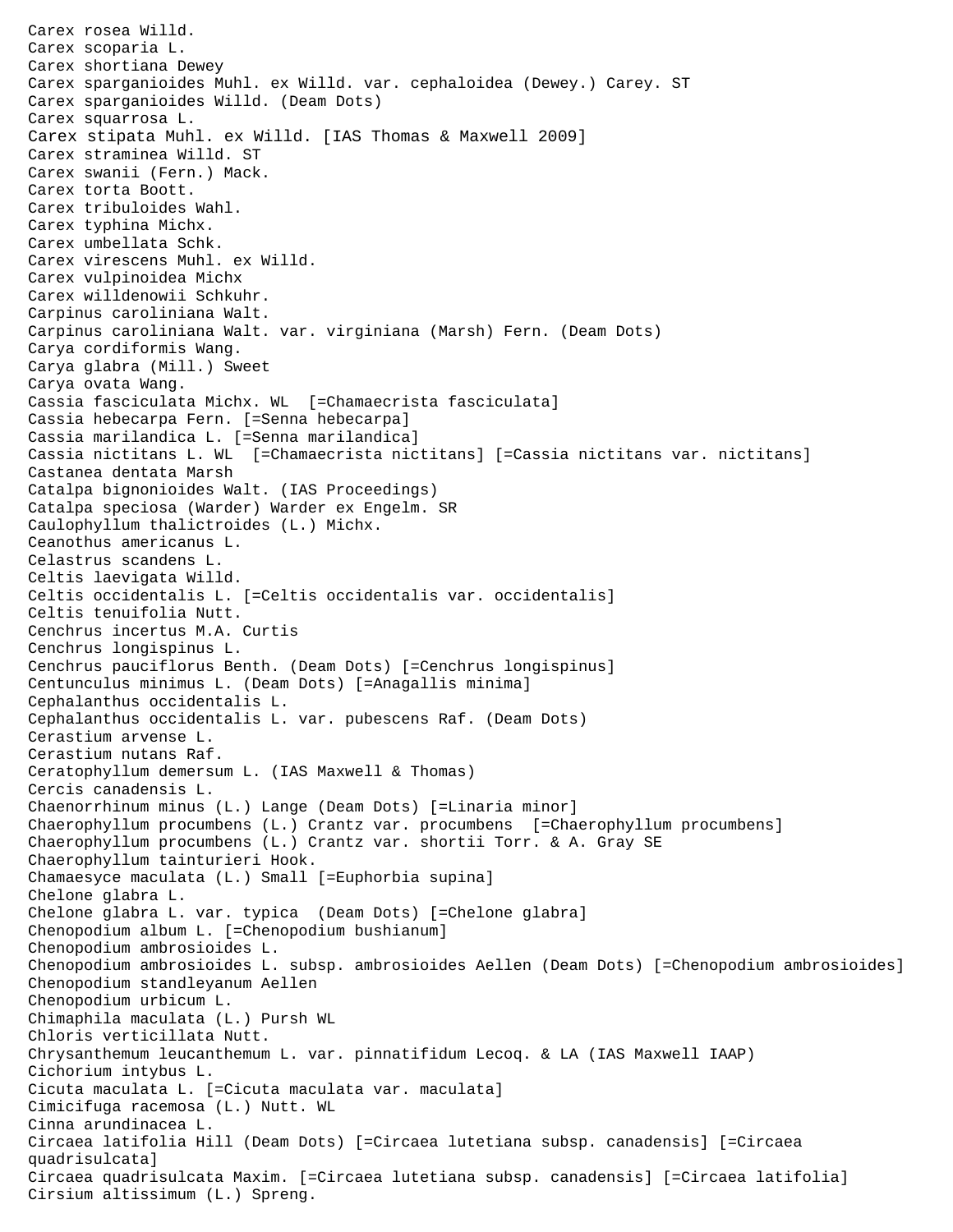Cirsium carolinianum (Walt.) Fernald & B.G. Schub. SR [=Cirsium virginianum] Cirsium discolor (Muhl. ex Willd.) Spreng. Cirsium virginianum (L.) Michx. [=Cirsium carolinianum] Cirsium vulgare (Savi.) Ten. Claytonia virginica L. Clematis viorna L. Clematis virginiana L. Collinsonia canadensis L. Comandra richardsiana Fern. (Deam Dots) [=Comandra umbellata] Comandra umbellata (L.) Nutt. Commelina communis L. var. communis [=Commelina communis] Commelina diffusa Burm. f. var. diffusa Commelina virginica L. Conium maculatum L. Conobea multifida (Michx.) Benth. (IAS Maxwell IAAP) [=Leucospora multifida] Conopholis americana (L.) Wallr. f. Conringia orientalis (L.) Dumort Convolvulus arvensis L. Convolvulus sepium L. [=Calystegia sepium subsp. sepium] [=Calystegia sepium] Convolvulus spithamaeus L. [=Calystegia spithamea subsp. spithamea] Conyza canadensis (L.) Cronquist [=Erigeron canadensis] [=Conyza canadensis var. canadensis] Corallorhiza odontorhiza (Willd.) Nutt. Corallorhiza wisteriana Conrad Coreopsis lanceolata L. [IAS Thomas & Maxwell 2009] Coreopsis tinctoria Nutt. [IAS Thomas & Maxwell 2009] Coreopsis tripteris L. Cornus alternifolia L. f. Cornus drummondii C.A. Meyer Cornus florida L. Cornus obliqua Raf. (IAS Maxwell & Thomas) Coronilla varia L. Corydalis flavula (Raf.) DC. Corylus americana Walt. Crataegus calpodendron (Ehrh.) Medic. Crataegus chrysocarpa Ashe SE Crataegus coccinea L. Crataegus crus-galli L. [=Crataegus regalis] Crataegus flabellata (Bosc) K. Koch Crataegus grandis SE Crataegus macrosperma Beadle (Deam Dots) Crataegus pausiaca Ashe. Crataegus pruinosa (Wendl.) K. Koch Crataegus putnamiana Sarg. (Deam Dots) Crataegus rubella Beadle (Deam Dots) Crepis pulchra L. (IAS Maxwell & Thomas) Crotalaria sagittalis L. Croton capitatus Michx. [=Croton capitatus var. capitatus] Croton monanthogynus Michx. Cryptotaenia canadensis (L.) DC. Cunila origanoides (L.) Britton Cuphea petiolata L. (Deam Dots) [=Cuphea viscosissima] Cuphea viscosissima Jacq. [=Cuphea petiolata] Cuscuta campestris Yuncker Cuscuta cephalanthi Engelm. Cuscuta gronovii Willd. (Deam Dots) [=Cuscuta gronovii var. gronovii] Cuscuta gronovii Willd. var. gronovii [=Cuscuta gronovii] Cuscuta pentagona Engelm. Cuscuta polygonorum Engelm. [IAS Thomas & Maxwell 2009] Cynanchum laeve (Michx.) Pers. [=Gonolobus laevis] [=Ampelamus albidus] Cynoglossum officinale L. Cynoglossum virginianum L. Cyperus acuminatus Torr. & Hook. [IAS Thomas & Maxwell 2009] Cyperus esculentus L. Cyperus flavescens L. Cyperus rivularis Kunth. Cyperus squarrosus L. [IAS Thomas & Maxwell 2009] Cyperus strigosus L.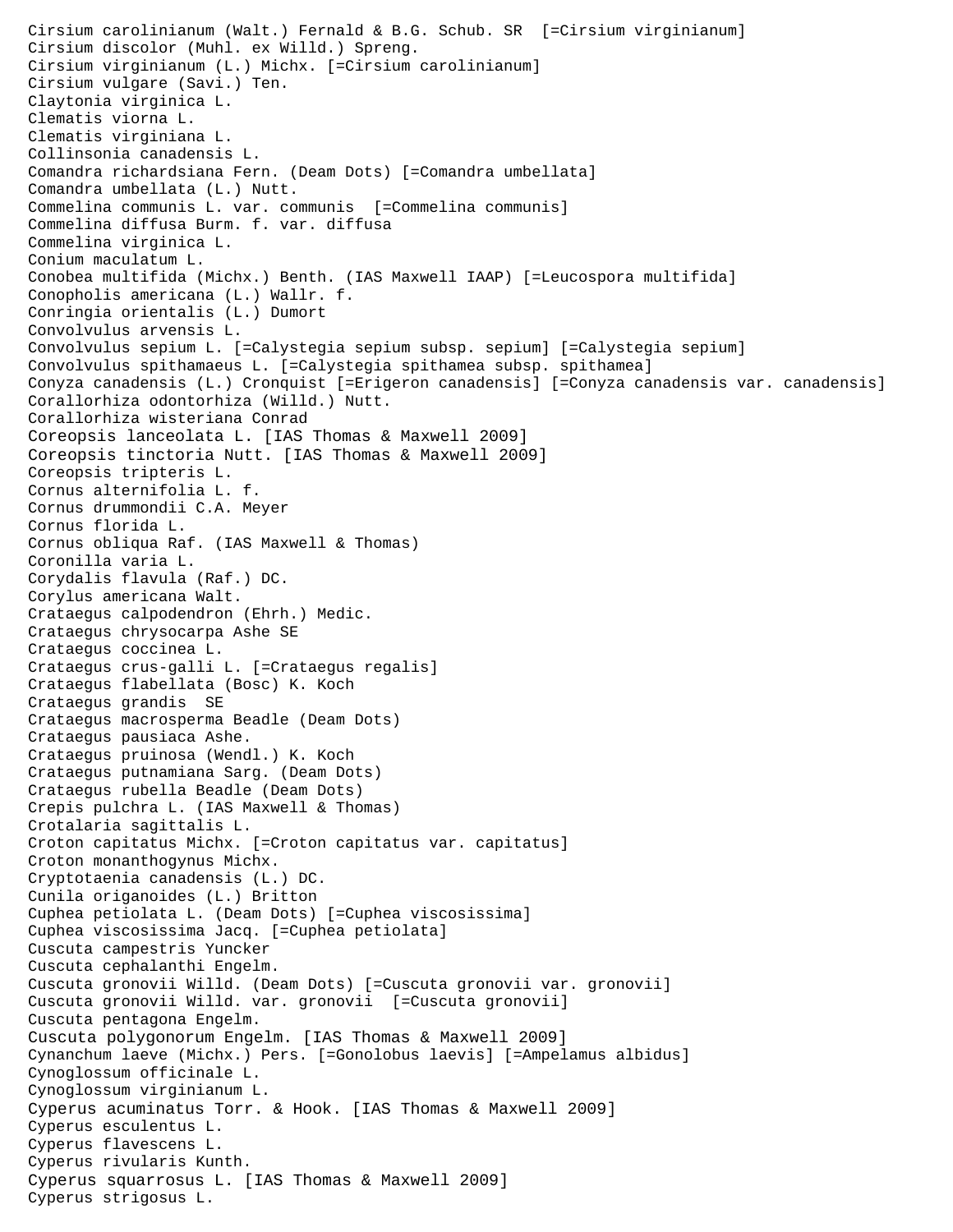Cyperus tenuifolius (Steud.) Dandy [=Kyllinga pumila] Cypripedium calceolus L. var. pubescens (Willd.) Correll WL [=Cypripedium pubescens] [=Cypripedium parviflorum var. pubescens] Cypripedium parviflorum Salisbury var. pubescens (Willd.) Knight (Deam Dots) [=Cypripedium calceolus var. pubescens] Cypripedium pubescens Willd. WL [=Cypripedium calceolus var. pubescens] Cystopteris bulbifera (L.) Bernh. Cystopteris fragilis (L.) Bernh. (Deam Dots) [=Cystopteris fragilis var. fragilis] Cystopteris fragilis (L.) Bernh. var. protrusa Weatherby [=Cystopteris protrusa] Dactylis glomerata L. Danthonia spicata (L.) Beauv. Dasistoma macrophylla (Nutt.) Raf. [=Seymeria macrophylla] Datura stramonium L. Daucus carota L. Delphinium tricorne Michx. Dentaria heterophylla Nutt. [=Cardamine angustata] Dentaria laciniata Muhl. [=Cardamine concatenata] Descurainia pinnata (Walter) Britton (IAS Proceedings) Descurainia pinnata (Walter) Britton subsp. brachycarpa (Richardson) Detling Desmanthus illinoensis (Michx.) MacMill. ex B.L. Rob. Desmodium bracteosum (Michx.) DC. (Deam Dots) [=Desmodium cuspidatum] Desmodium canescens (L.) DC. Desmodium dillenii Darl. (Deam Dots) [=Desmodium perplexum] Desmodium laevigatum (Nutt.) DC. WL Desmodium marilandicum (L.) DC. Desmodium nudiflorum (L.) DC. Desmodium paniculatum (L.) DC. Desmodium pauciflorum (Nutt.) DC. Desmodium perplexum B.G. Schub. [=Desmodium dillenii] Desmodium rotundifolium DC. Desmodium viridiflorum (L.) DC. WL [=Desmodium nuttallii] Dianthus armeria L. Diarrhena americana Beauv. (IAS Proceedings) [=Diarrhena americana var. americana] Diarrhena americana Beauv. var. obovata Gl. Dicentra canadensis (Goldie.) Walp. Dicentra cucullaria (L.) Bernh. Digitaria ischaemum Muhl. Digitaria sanguinalis L. Diodia teres Walt. [=Diodia teres var. teres] Diodia teres Walt. var. setifera F & G (Deam Dots) Diodia virginiana L. WL (IAS Maxwell & Thomas) Dioscorea batatas Dcne. [=Dioscorea oppositifolia] Dioscorea glauca Muhl. (Deam Dots) [=Dioscorea quaternata var. glauca] Dioscorea quaternata (Walt.) J.F. Gmel. [=Dioscorea quaternata var. quaternata] Diospyros virginiana L. Dipsacus laciniatus L. (IAS Maxwell & Thomas) Dipsacus sylvestris Huds. [=Dipsacus fullonum subsp. sylvestris] Dirca palustris L. Dodecatheon meadia L. Draba brachycarpa Nutt. ex Torr. & A. Gray (IAS Maxwell & Thomas) Draba verna L. Dracocephalum virginianum L. [=Physostegia virginiana] [=Physostegia virginiana subsp. virginiana] Dryopteris hexagonoptera (Michx.) C. Christ. (Deam Dots) [=Thelypteris hexagonoptera] [=Phegopteris hexagonoptera] Dryopteris noveboracensis (L.) Gray (Deam Dots) [=Thelypteris noveboracensis] Duchesnea indica Andr. Dyssodia papposa (Vent.) Hitchc. Echinochloa crusgalli L. Echium vulgare L. (IAS Proceedings) Eclipta alba (L.) Hassk. (Deam Dots) [=Eclipta prostata] Eclipta prostata (L.) L. [=Eclipta alba] Elaeagnus umbellata Thunb. Eleocharis acicularis (L.) Roem. & Schultes. var. acicularis Eleocharis compressa Sullivant (Deam Dots) Eleocharis elliptica Kunth var. compressa (IAS Proceedings) Eleocharis obtusa (Willd.) Schultes Eleocharis quadrangulata (Michx.) Roemer & Schultes (IAS Maxwell & Thomas)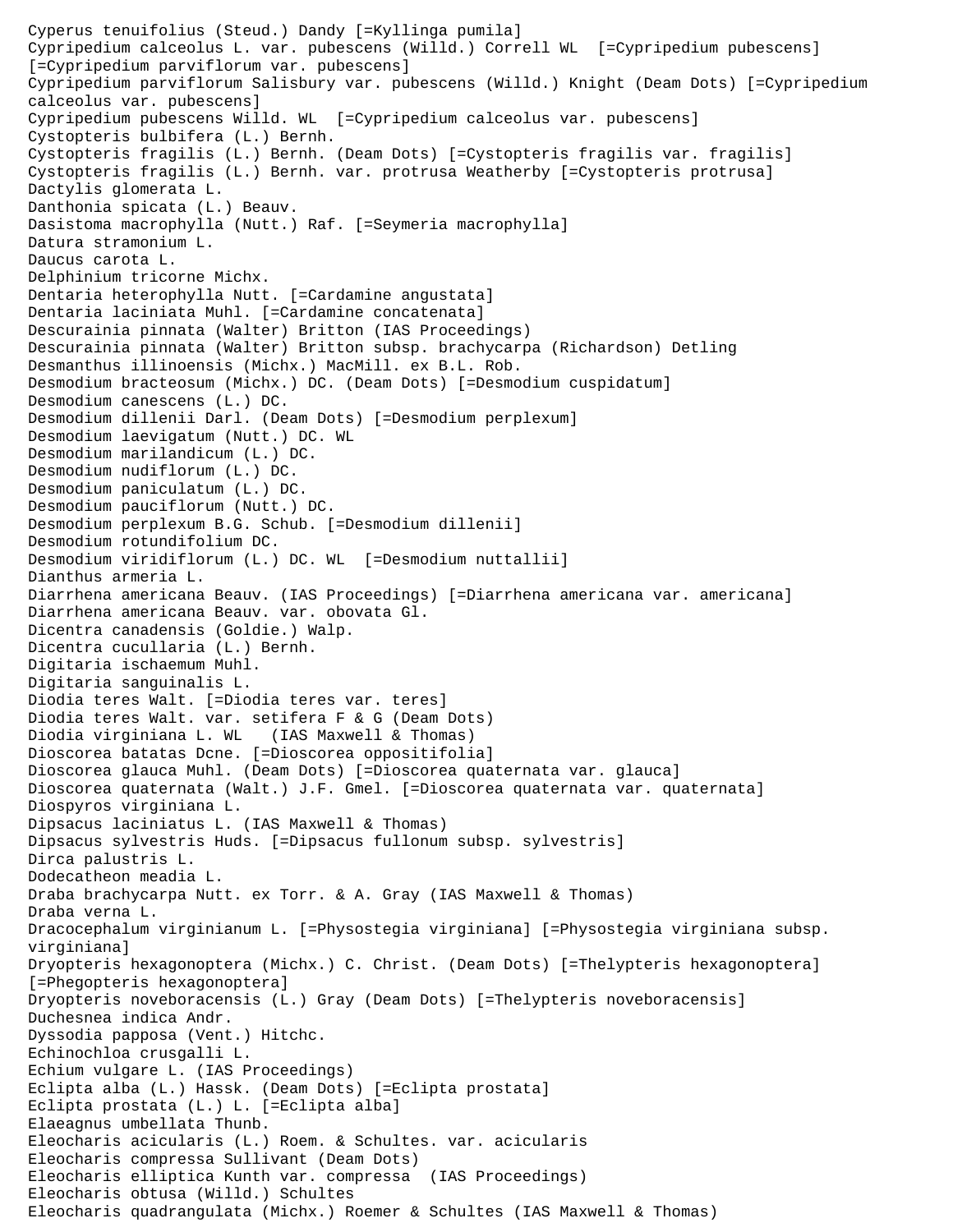```
Eleocharis tenuis (Willd.) Schultes.
Eleocharis tenuis (Willd.) Schultes. var. verrucosa Svenson (Deam Dots)
Eleocharis verrucosa (Svens.) L.
Elephantopus carolinianus Willd.
Eleusine indica (L.) Gaertin
Elymus riparius Wieg. (Deam Dots)
Elymus villosus Muhl.
Elymus virginicus L.
Elymus virginicus L. var. australis (Scribn. & Ball) Hitchc. (Deam Dots)
Elymus virginicus L. var. intermedius (Vasey) Bush (Deam Dots)
Epifagus virginiana (L.) W.P.C. Barton
Epilobium coloratum Spreng.
Equisetum arvense L.
Equisetum hyemale L. var. affine (Engelm.) A.A.Eat.
Equisetum praealtum Raf. (IAS Proceedings) [=Equisetum hyemale]
Eragrostis capillaris (L.) Nees
Eragrostis hypnoides (Lam.) BSP
Eragrostis pectinacea (Michx.) Nees
Eragrostis spectabilis (Pursh) Steud
Erigenia bulbosa (Michx.) Nutt.
Erigeron annuus (L.) Pers.
Erigeron philadelphicus L. [=Erigeron philadelphicus var. philadelphicus]
Erigeron pulchellus Michx. [=Erigeron pulchellus var. pulchellus]
Erigeron ramosus (Walt.) BSP (Deam Dots) [=Erigeron strigosus var. strigosus] [=Erigeron 
strigosus]
Erigeron strigosus Muhl. ex Willd. [=Erigeron strigosus var. strigosus] [=Erigeron ramosus]
Eryngium yuccifolium Michx.
Erysimum repandum L.
Erythronium albidum Nutt.
Erythronium americanum Ker Gawl.
Euonymus americanus L.
Euonymus atropurpureus Jacpuin
Euonymus obovatus Nutt.
Eupatorium altissimum L. (IAS Maxwell IAAP)
Eupatorium coelestinum L.
Eupatorium fistulosum J. Barratt
Eupatorium hyssopifolium L. (IAS Maxwell & Thomas)
Eupatorium perfoliatum L. [=Eupatorium perfoliatum var. perfoliatum]
Eupatorium purpureum L.
Eupatorium rugosum Houtt.
Eupatorium serotinum Michx.
Euphorbia commutata Engelm.
Euphorbia corollata L.
Euphorbia cyparissias L.
Euphorbia dentata Michx.
Euphorbia maculata L. (IAS Proceedings) [=Chamaesyce nutans] [=Euphorbia preslii]<br>Euphorbia obtusata L. SE (IAS Maxwell & Thomas)
Euphorbia obtusata L. SE
Euphorbia supina Raf. [=Chamaesyce maculata]
Euthamia graminifolia (L.) Nutt. ex Cass. var. nuttallii
Euthamia gymnospermoides Greene [=Solidago media]
Fagus grandifolia Ehrh. [=Fagus grandifolia var. grandifolia]
Fatoua villosa (Thunb.) Nakai [IAS Thomas & Maxwell 2009]
Festuca obtusa Biehler.
Festuca octoflora Walt.
Festuca octoflora Walt. var. tenella (Willd.) Fern. (Deam Dots)
Fimbristylis autumnalis (L.) Roemer & Schultes
Fimbristylis autumnalis (L.) Roemer & Schultes var. mucronulata (Deam Dots)
Floerkia proserpinacoides Willd. [IAS Thomas & Maxwell 2009]
Forsythia viridissima Lind.
Fragaria virginiana Duchesne
Frasera caroliniensis Walter [=Swertia caroliniensis]
Fraxinus americana L.
Fraxinus biltmoreana Beadle (Deam Dots) [=Fraxinus americana var. biltmoreana]
Fraxinus lanceolata Borkh. (Deam Dots) [=Fraxinus pennsylvanica var. subintegerrima]
Fraxinus pennsylvanica Marsh. var. subintegerrima (Vahl.) Fern. [=Fraxinus lanceolata]
Fraxinus quadrangulata Michx.
Galactia regularis (L.) BSP
```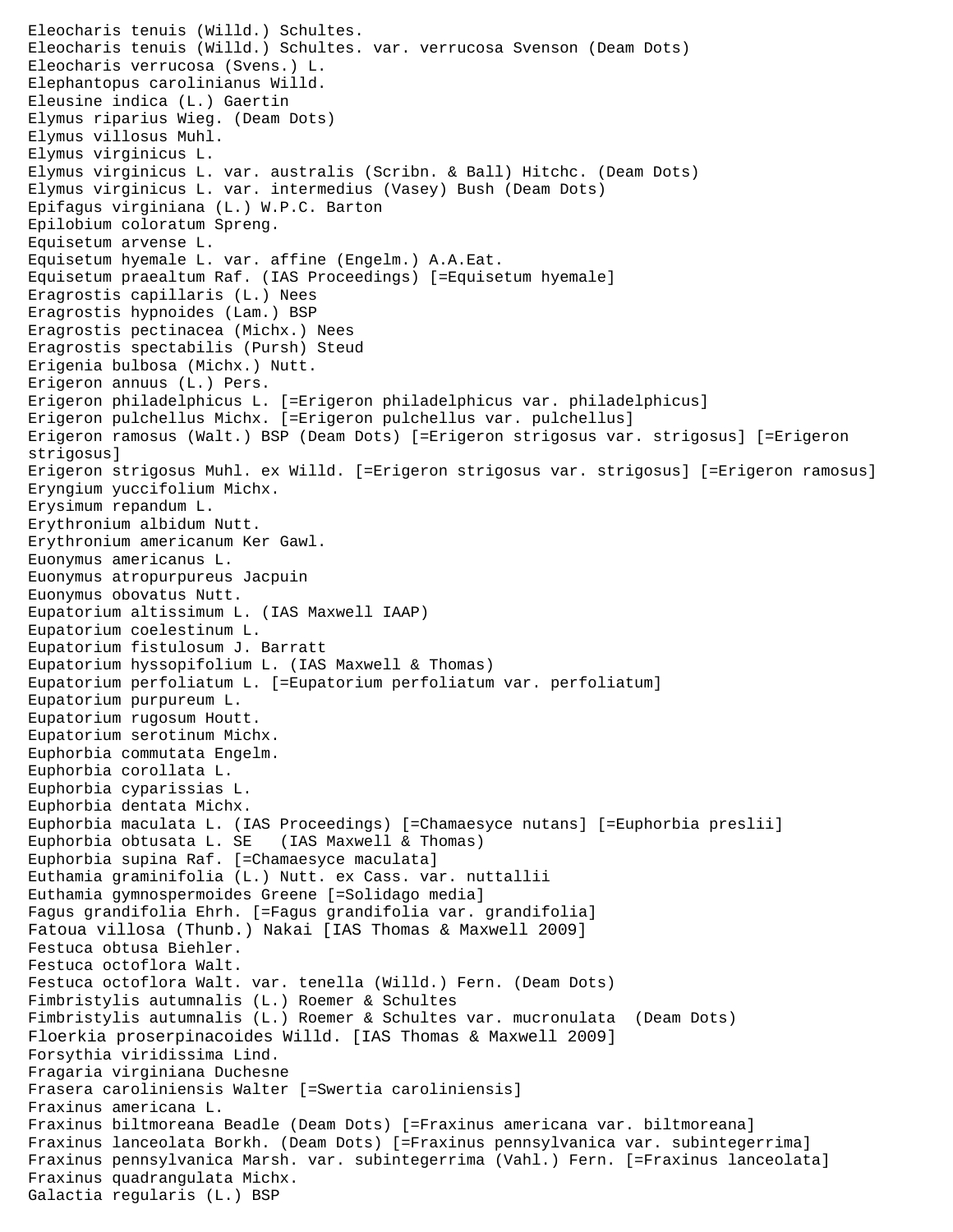Galactia volubilis (L.) Britton var. mississippiensis Vail. Galearis spectabilis (L.) Raf. [=Orchis spectabilis] Galinsoga quadriradiata Ruiz & Pav. [=Galinsoga ciliata] Galium aparine L. [=Galium aparine var. aparine] Galium circaezans Michx. [=Galium circaezans var. circaezans] Galium circaezans Michx. var. hypomalacum Fernald (Deam Dots) Galium concinnum T. & G. Galium obtusum Bigelow subsp. obtusum Galium pedemontanum (Bellardi) All. (IAS Maxwell & Thomas) Galium pilosum Aiton [=Galium pilosum var. pilosum] Galium tinctorum (L.) Scop. Galium triflorum Michx. Gaultheria procumbens L. Gaylussacia baccata Wang. Gentiana quinquefolia (L.) Small subsp. occidentalis (A.Gray) J. Gillet Gentiana saponaria L. Geranium carolinianum L. [=Geranium carolinianum var. carolinianum] Geranium maculatum L. Gerardia tenuifolia Vahl. (IAS Maxwell IAAP) [=Agalinis tenuifolia] [=Agalinis tenuifolia var. tenuifolia] Gerardia tenuifolia Vahl. var. typical (Deam Dots) Geum canadense Jacq. [=Geum canadense var. canadense] Geum laciniatum Murr. (IAS Maxwell & Thomas) Geum vernum Raf. Geum virginianum L. [IAS Thomas & Maxwell 2009] Gillenia stipulata Muhl. (Deam Dots) [=Porteranthus stipulatus] Glechoma hederacea L. [=Glechoma hederacea var. hederacea] Glechoma hederacea L. var. hederacea [=Glechoma hederacea] Glechoma hederacea L. var. micrantha Moric. Glechoma hederacea L. var. parviflora (Benth.) House (IAS Proceedings) Gleditsia triacanthos L. Glyceria septentrionalis Hitchc. Glyceria striata (Lam.) Hitchc. Gnaphalium obtusifolium L. [=Gnaphalium obtusifolium var. obtusifolium] Gnaphalium purpureum L. [=Gamochaeta purpurea] [=Gnaphalium purpureum var. purpureum] Gonolobus obliquus (Jacq.) Schult. SR [=Matelea obliqua] Goodyera pubescens (Willd.) R.Br. Gratiola neglecta Torr. Gratiola virginiana L. (IAS Maxwell & Thomas) Grossularia cynosbati (L.) Mill. (Deam Dots) [=Ribes cynosbati] Gymnocladus dioica (L.) K. Koch. Habenaria lacera (Michx.) R. Br. WL [=Platanthera lacera var. lacera] Habenaria peramoena Gray (Deam Dots) WL [=Platanthera peramoena] Hackelia virginiana L. Hamamelis virginiana L. Hedeoma hispidum Pursh. Hedeoma pulegioides (L.) Pers. Hedera helix L. Helenium autumnale L. [=Helenium autumnale var. autumnale] Helenium flexuosum Raf. [=Helenium nudiflorum] Helenium nudiflorum Nutt. (Deam Dots) [=Helenium flexuosum] Helianthus divaricatus L. Helianthus hirsutus Raf. (IAS Proceedings) Helianthus microcephalus Torr. & A. Gray Helianthus tuberosus L. Heliopsis helianthoides (L.) Sweet [=Heliopsis helianthoides var. helianthoides] Heliotropium tenellum Torr. ST Hemerocallis fulva L. Hepatica acutiloba DC. (IAS Proceedings) [=Hepatica nobilis var. acuta] [=Hepatica nobilis] Hepatica nobilis Schreb. var. acuta (Pursh) Steyermark [=Hepatica acutiloba] [=Hepatica nobilis] Heteranthera reniformis Ruiz & Pav. Heuchera americana L. [=Heuchera americana var. americana] Heuchera americana L. var. interior R.B. & L. (Deam Dots) Heuchera villosa Michx. var. macrorhiza (Small)R.B.&L. Heuchera villosa Michx. WL Hexalectris spicata (Walter) Barnhart SR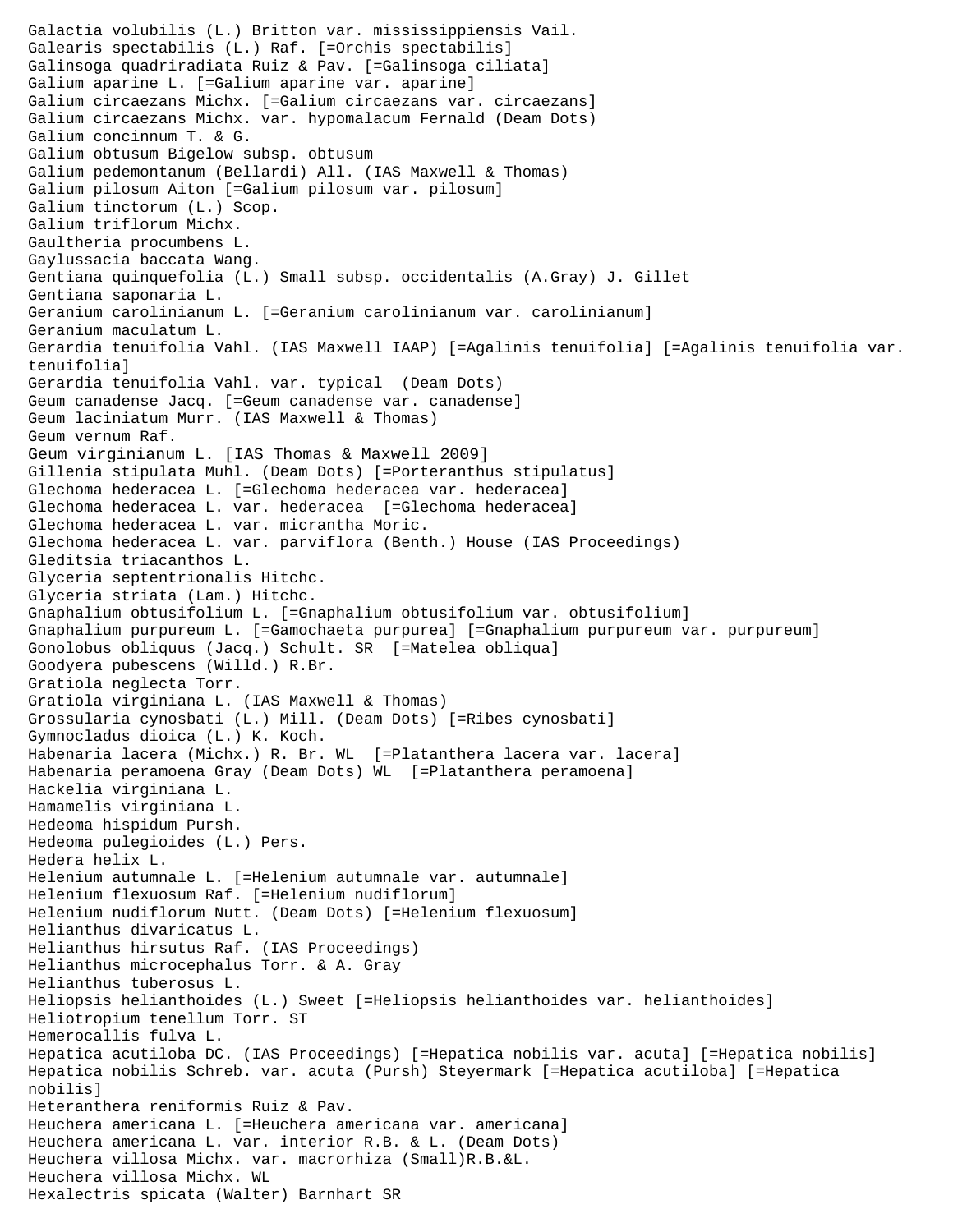Hibiscus lasiocarpus Cav. SE Hibiscus moscheutos L. [=Hibiscus moscheutos subsp. moscheutos] Hibiscus palustris L. (Deam Dots) [=Hibiscus moscheutos subsp. palustris] Hieracium caespitosum Dumort. (IAS Proceedings) [=Hieracium pratense] Hieracium gronovii L. Hieracium paniculatum L. Hieracium pratense Tausch. [=Hieracium caespitosum] Hieracium scabrum Michx. var. scabrum [=Hieracium scabrum] Hieracium venosum L. Holcus lanatus L. (IAS Proceedings) Holosteum umbellatum L. (IAS Maxwell & Thomas) Hordeum pusillum Nutt. Hosta lancifolia (Thunb.) Engl. Houstonia caerulea L. [=Hedyotis caerulea] Houstonia longifolia Gaertn. var. ciliolata (Torr.) Torr. Houstonia purpurea L. [=Houstonia purpurea var. purpurea] [=Hedyotis purpurea] Houstonia pusilla Schoepf [=Houstonia patens] (IAS Maxwell & Thomas) Humulus japonicus Siebold & Zucc. (IAS Maxwell & Thomas) Humulus lupulus L. (IAS Maxwell & Thomas) Hybanthus concolor (T.F. Forst.) Spreng. Hydrangea arborescens L. [=Hydrangea arborescens var. arborescens] Hydrastis canadensis L. WL Hydrilla verticillata (L.f.) Royle [IAS Thomas & Maxwell 2009] Hydrocotyle sibthorpioides Lam. (IAS Maxwell & Thomas) Hydrophyllum appendiculatum Michx. Hydrophyllum macrophyllum Nutt. Hypericum drummondii (Grev. and Hook.) Torr. & Gray (IAS Maxwell & Thomas) Hypericum gentianoides (L.) BSP Hypericum hypericoides (L.) Crantz [=Ascyrum hypericoides] [=Hypericum stragulum] Hypericum mutilum L. [=Hypericum mutilum var. mutilum] Hypericum perforatum L. Hypericum punctatum Lam. Hypericum stragulum P. Adams & Robson [=Hypericum hypericoides] [=Ascyrum hypericoides] Hypericum tubulosum Walt. var. walteri (Gmel.) Lott (Deam Dots) Hypochaeris radicata L. (IAS Maxwell & Thomas) Hypoxis hirsuta (L.) Coville Hystrix patula Moench Hystrix patula Moench var. bigeloviana (Fern.) Deam (Deam Dots) Impatiens biflora Walt. (Deam Dots) [=Impatiens capensis] Impatiens capensis Meerb. [=Impatiens biflora] Impatiens pallida Nutt. Iodanthus pinnatifidus Michx. Ipomoea coccinea L. [=Quamoclit coccinea] Ipomoea hederacea (L.) Jacq. Ipomoea lacunosa L. Ipomoea pandurata (L.) G. Mey. Iresine rhizomatosa Standl. SR Iris cristata Aiton Iris virginica L. Iris virginica L. var. shrevei (Small) E.S. Anderson (Deam Dots) [=Iris shrevei] Isanthus brachiatus (L.) BSP (IAS Maxwell IAAP) [=Trichostema brachiatum] Isoetes engelmanni A.Braun SE Isopyrum biternatum (Raf.) T. & G. [=Enemion biternatum] Isotria verticillata Raf. WL Iva annua L. (IAS Maxwell & Thomas) Iva xanthifolia Nutt. (IAS Maxwell & Thomas) Jeffersonia diphylla (L.) Pers. Juglans nigra L. Juncus acuminatus Michx. Juncus biflorus Ell. Juncus brachycarpus Engelm. Juncus diffusissimus Buckl. Juncus effusus L. Juncus effusus L. var. solutus Fern. & Weig. (Deam Dots) Juncus interior Wieg. Juncus macer S.F. Gray Juncus macer S.F. Gray f. anthelatus (Wieg.) Hermann (Deam Dots)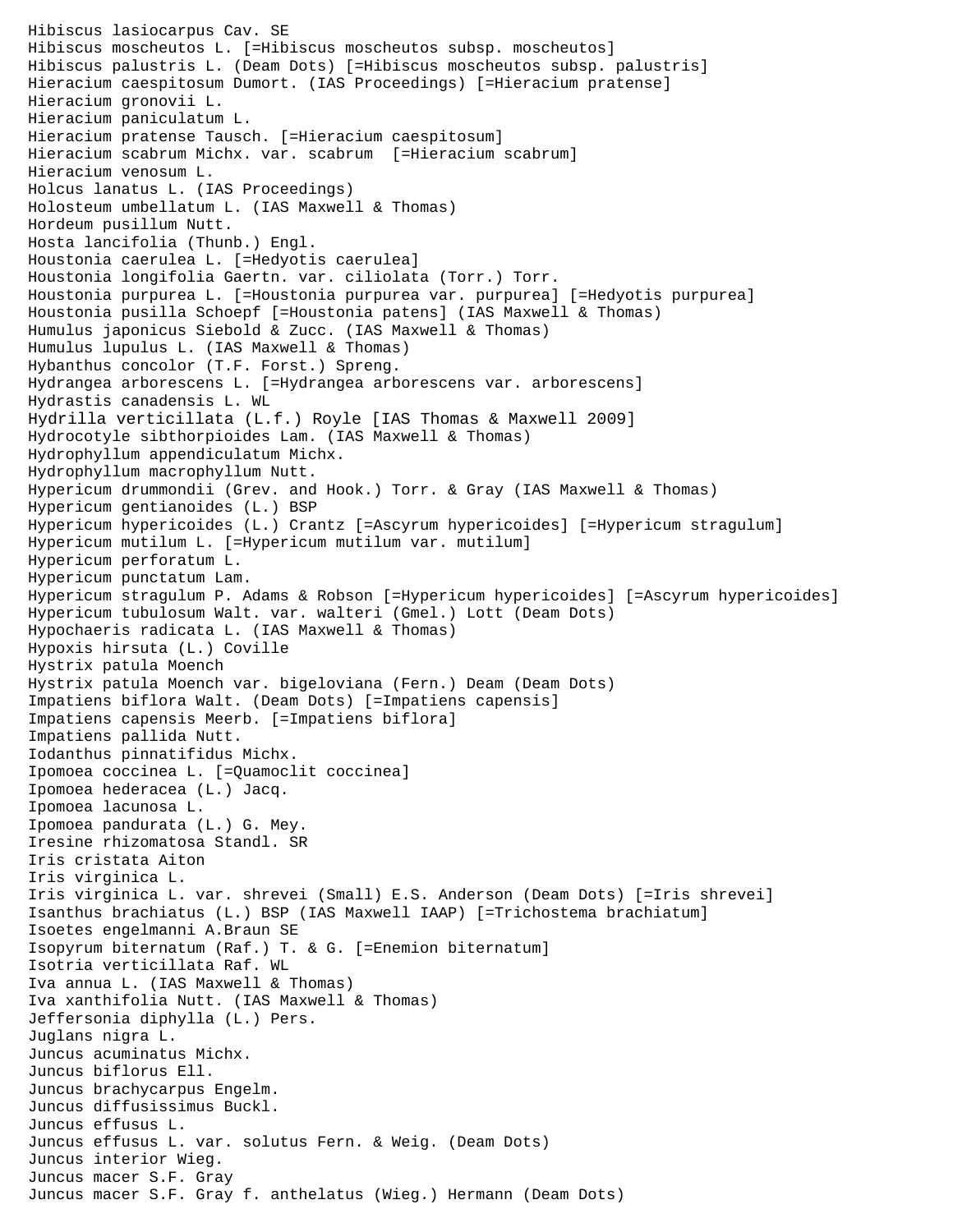```
Juncus tenuis Willd.
Juniperus virginiana L.
Juniperus virginiana L. var. crebra Fern. (IAS Proceedings)
Jussiaea decurrens Walt. SR (IAS Proceedings) [=Ludwigia decurrens]
Justicia americana (L.) Vahl [=Dianthera americana]
Kalmia latifolia L.
Kickxia elatine (L.) Dumort. (IAS Maxwell & Thomas)
Koelreuteria paniculata Laxm.
Krigia biflora Walt.
Krigia dandelion (L.) Nutt.
Kuhnia eupatorioides L. (Deam Dots) [=Brickellia eupatorioides var. eupatorioides]
Kyllinga gracillima Miq. [IAS Thomas & Maxwell 2009]
Kyllinga pumila Michx. (Deam Dots) [=Cyperus tenuifolius]
Lactuca biennis (Moench) Fernald [=Lactuca spicata]
Lactuca canadensis L. [=Lactuca canadensis var. canadensis]
Lactuca canadensis L. var. integrifolia (Bigel.) Gray
Lactuca canadensis L. var. latifolia Kuntze
Lactuca floridana (L.) Gaertn. [=Lactuca floridana var. floridana]
Lactuca floridana (L.) Gaertn. var. villosa (Jacq.) Cronq. [=Lactuca villosa]
Lactuca scariola L. [=Lactuca serriola]
Lactuca spicata (Lam.) Hitchc. (Deam Dots) [=Lactuca biennis]
Lactuca villosa Jacq. (Deam Dots) [=Lactuca floridana var. villosa]
Lamium amplexicaule L.
Lamium purpureum L.
Laportea canadensis (L.) Wedd.
Lathyrus latifolius L.
Lathyrus odoratus
Lathyrus venosus Muhl. ex Willd. var. intonsus Butters & St. John ST 
Leavenworthia uniflora (Michx.) Britton SE 
Lechea racemulosa Michx. SE 
Lechea tenuifolia Michx.
Leersia oryzoides (L.) Sw.
Leersia virginica Willd.
Leonurus cardiaca L. subsp. cardiaca
Lepidium campestre (L.) R. Br.
Lepidium draba L. (IAS Proceedings) [=Cardaria draba]
Lepidium virginicum L. (IAS Maxwell IAAP) [=Lepidium virginicum var. virginicum]
Lepidium virginicum L. var. virginicum [=Lepidium virginicum]
Leptochloa filiformis (Lam.) Beauv.
Lespedeza bicolor Turcz. (IAS Maxwell & Thomas)
Lespedeza capitata Michx.
Lespedeza cuneata (Dum. Cours.) G. Don
Lespedeza hirta (L.) Hornem.
Lespedeza intermedia (S. Watson) Britton
Lespedeza procumbens Michx.
Lespedeza repens (L.) W.P.C.
Lespedeza stipulacea Maxim. [=Kummerowia stipulacea]
Lespedeza striata (Thunb.) SCHINDL. [=Kummerowia striata]
Lespedeza virginica (L.) Britton
Leucanthemum vulgare Lam. var. pinnatifidum (LeCoq & Lamotte) Mold. [=Chrysanthemum 
leucanthemum]
Leucospora multifida (Michx.) Nutt. [=Conobea multifida]
Liatris scabra (IAS Proceedings) [=Liatris squarrulosa]
Liatris scariosa (L.) Willd.
Liatris scariosa (L.) Willd. var. nieuwlandii Lunell
Liatris spicata (L.) Willd. (Deam Dots) [=Liatris spicata var. spicata]
Liatris spicata (L.) Willd. var. spicata [=Liatris spicata]
Liatris squarrosa (L.) Michx. [=Liatris squarrosa var. squarrosa]
Ligustrum vulgare L.
Lilium michiganense Farw. (IAS Proceedings)
Lilium superbum L. WL
Linaria minor (IAS Proceedings) [=Chaenorrhinum minus]
Linaria vulgaris Mill. (IAS Maxwell & Thomas)
Lindera benzoin L. [=Benzoin aestivale]
Lindernia dubia (L.) Pennell (Deam Dots)
Lindernia dubia (L.) Pennell var. dubia 
Lindernia dubia (L.) Pennell var. major (Pursh) Pennell (Deam Dots)
```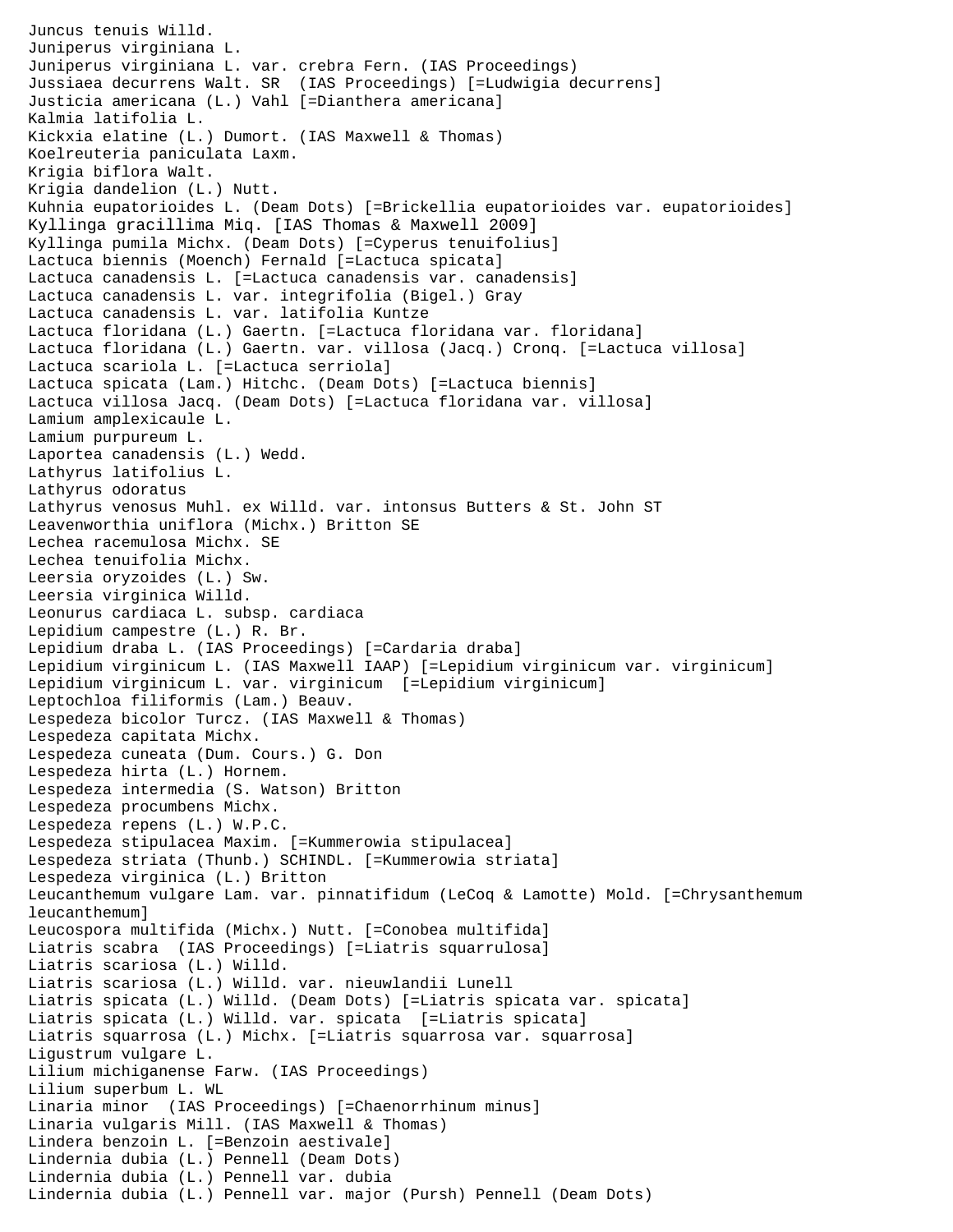Linum medium (Planch.) Britt. var. texanum (Planch.) Fern. (Deam Dots) Linum medium Planch. Linum sulcatum Riddell SR Linum virginianum L. Liparis lilifolia (L.) Rich. ex Lindl. Liparis loeselii (L.) Rich. WL (IAS Maxwell & Thomas) Liquidambar styraciflua L. Liriodendron tulipifera L. Lithospermum arvense L. [=Buglossoides arvense] Lithospermum canescens (Michx.) Lehm. Lobelia cardinalis L. [=Lobelia cardinalis subsp. cardinalis var. cardinalis] Lobelia inflata L. Lobelia puberula Michx. Lobelia siphilitica L. [=Lobelia siphilitica var. siphilitica] Lobelia siphilitica L. f. albaflora Britt. Lobelia siphilitica L. var. siphilitica (IAS Proceedings) [=Lobelia siphilitica] Lobelia spicata Lam. (IAS Maxwell IAAP) [=Lobelia spicata var. spicata] Lobelia spicata Lam. var. campanulata McVaugh Lobelia spicata Lam. var. leptostachya (A. DC.) Mack. & Bush Lolium multiflorum Lam. Lonicera dioica L. Lonicera japonica L. Lonicera japonica L. var. chinensis (Wats.) Baker Lonicera maackii (Rupr.) Maxim Lonicera xylosteum L. Lotus corniculatus L. Ludwigia alternifolia L. Ludwigia decurrens Walter SR [=Jussiaea decurrens] Ludwigia leptocarpa (Nutt.) H. Hara (IAS Maxwell & Thomas) Ludwigia palustris (L.) Elliot Ludwigia palustris (L.) Elliot var. americana (DC.)Fern. & Griscom Ludwigia peploides (Kunth) P.H. Raven subsp. glabrescens (Kuntze) P.H. Raven [=Jussiaea repens] Lunaria rediviva L. (IAS Maxwell & Thomas) Luzula echinata (Small) F.J. Herm. (IAS Proceedings) [=Luzula echinata var. echinata] Luzula echinata (Small) F.J. Herm. var. mesochorea F.J. Herm. (Deam Dots) Luzula multiflora (Ehrh.) Lej. Lychnis alba Mill. [=Silene latifolia] Lycopodium complanatum L. var. flabelliforme Fern. [=Lycopodium digitatum] [=Lycopodium flabelliforme] Lycopodium digitatum A.Braun (IAS Proceedings) [=Lycopodium complanatum var. flabelliforme] [=Lycopodium flabelliforme] Lycopodium flabelliforme (Fern.) Blanch. (Deam Dots) [=Lycopodium digitatum] [=Lycopodium complanatum var. flabelliforme] Lycopus americanus Muhl. Lycopus rubellus Moench Lycopus virginicus L. Lysimachia ciliata L. Lysimachia lanceolata Walter Lysimachia nummularia L. Lysimachia quadrifolia L. Lysimachia vulgaris L. Lythrum alatum Pursh (IAS Maxwell & Thomas) Lythrum salicaria L. Maclura pomifera Raf. Magnolia acuminata L. SE Malus coronaria (L.) P. Mill. Malus pumila Mill. Malva neglecta Wallr. Manfreda virginica (L.) Salisb. ex Rose WL [=Agave virginica] Matelea decipiens (Alexander) Woods. SR Matelea gonocarpos (Walt.) Shinners WL [=Gonolobus gonocarpos] Matelea obliqua (Jacq.) Woodson SR [=Gonolobus obliquus] Mazus pumilus (Burm. f.) Steenis. [IAS Thomas & Maxwell 2009] Medeola virginiana L. Medicago lupulina L. Medicago lupulina L. var. glandulosa Neilr. (IAS Proceedings) Melica nitens Walt. ST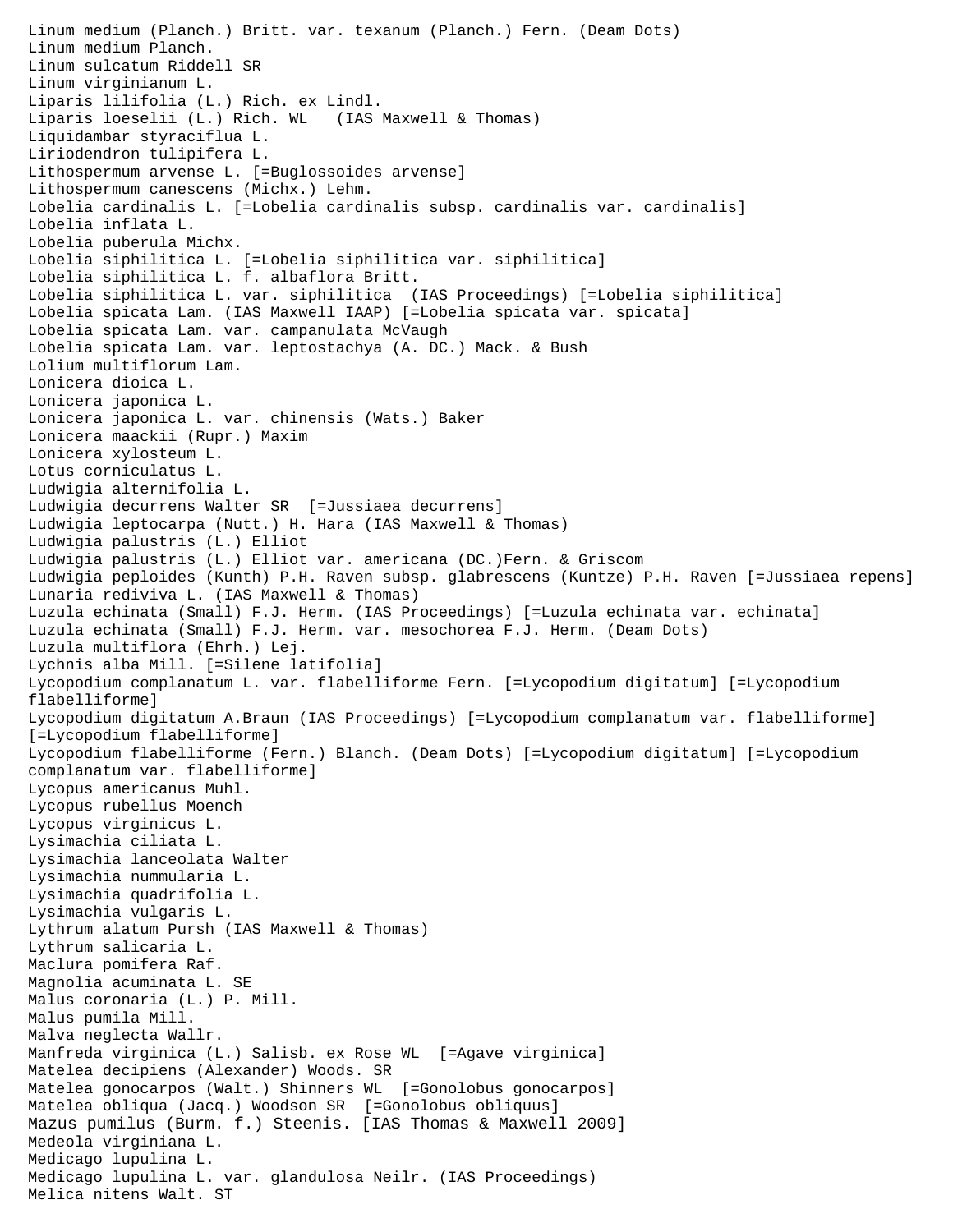Melilotus alba Desr. Melilotus officinalis (L.) Desr. Melissa officinalis L. Melothria pendula L. var. pendula SE (IAS Maxwell & Thomas) Menispermum canadense L. Mertensia virginica L. Microstegium vimineum (Trin.) A. Camus Mimulus alatus Aiton Mimulus ringens L. [=Mimulus ringens var. ringens] Mirabilis jalapa L. (IAS Maxwell & Thomas) Mirabilis nyctaginea (Michx.) MacMill. (IAS Proceedings) Mitchella repens L. Mitella diphylla L. Mollugo verticillata L. Monarda fistulosa L. [=Monarda fistulosa subsp. fistulosa var. fistulosa] [=Monarda fistulosa var. fistulosa] Monarda fistulosa L. subsp. fistulosa var. mollis (L.) Benth. (Deam Dots) Monotropa hypopithys L. var. rubra (Torr.) Farw. (Deam Dots) Monotropa hypopithys L. WL Monotropa uniflora L. Morus alba L. Morus rubra L. Muhlenbergia brachyphylla Bush (Deam Dots) Muhlenbergia bushii Pohl. Muhlenbergia schreberi Gmel. Muhlenbergia sobolifera (Muhl.) Trin. Muhlenbergia sylvatica (Torr.) Torr. Myosotis arvensis (L.) Hill Myosotis macrosperma Engelm. WL Myosotis stricta Link ex Roem. & Schult. (IAS Maxwell & Thomas) Myosotis verna Nutt. [=Myosotis virginica] Myosotis virginica (L.) B.S.P. (Deam Dots) [=Myosotis verna] Myriophyllum spicatum L. (IAS Maxwell & Thomas) Najas gracillima (A. Braun ex Engelm.) Magnus [IAS Thomas & Maxwell 2009] Najas guadalupensis (Spreng.) Magnus (IAS Maxwell & Thomas) Narcissus pseudonarcissus L. Nasturtium officinale R. Br. Nepeta cataria L. Nuphar advena (Aiton) Aiton [=Nuphar lutea subsp. advena] Nuphar lutea (L.) Sibth. & Sm. subsp. advena [=Nuphar advena] Nuphar lutea (L.) Sibth. & Sm. subsp. variegata [=Nuphar variegata] Nuphar variegata Durand [=Nuphar lutea subsp. variegata] Nyssa sylvatica Marsh. Nyssa sylvatica Marsh. var. sylvatica (Deam Dots) Obolaria virginica L. Oenothera biennis L. [=Oenothera pycnocarpa] [=Oenothera biennis var. biennis] Oenothera parviflora L. Oenothera pilosella Raf. [=Oenothera pilosella subsp. pilosella] Oenothera pycnocarpa Atkinson & Bartlett (Deam Dots) [=Oenothera biennis] Onoclea sensibilis L. Onopordum acanthium L. Ophioglossum engelmannii Prantl. SR Ophioglossum vulgatum L. Opuntia compressa (Salisb.) Macbr. (IAS Maxwell IAAP) [=Opuntia humifusa] Opuntia humifusa Raf. [=Opuntia compressa] Orchis spectabilis L. (Deam Dots) [=Galearis spectabilis] Ornithogalum umbellatum L. Orobanche uniflora L. Orobanche uniflora L. var. typica (Deam Dots) Osmorhiza claytonii (Michx.) C.B. Clarke Osmorhiza longistylis (Torr.) DC. Osmunda regalis L. var. spectabilis (Willd.) Gray Ostrya virginiana K. Koch. Oxalis corniculata L. [=Oxalis repens] Oxalis dillenii Jacq. [=Oxalis stricta] [=Oxalis florida] Oxalis europaea Jord. [=Oxalis fontana] Oxalis europaea Jord. f. villicaulis Wieg. (IAS Proceedings)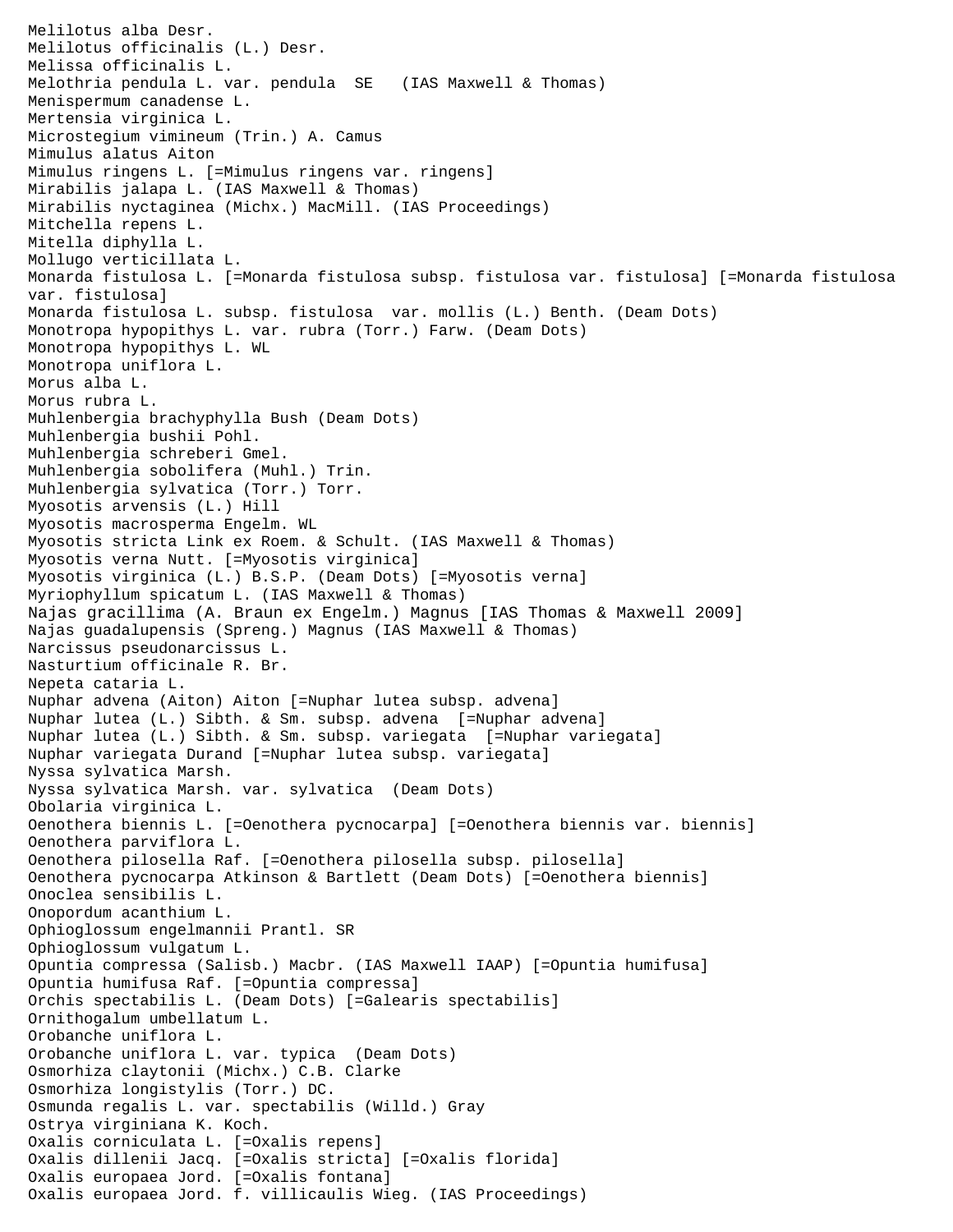Oxalis grandis Small Oxalis illinoensis Schwegm. WL (IAS Maxwell & Thomas) Oxalis stricta L. [=Oxalis dillenii] [=Oxalis florida] Oxalis violacea L. Oxybaphus nyctagineus (Michx.) Sweet (Deam Dots) [=Mirabilis nyctaginea] Packera anonyma (A.W.Wood) W.A.Weber & A. Love WL [=Senecio smallii] (IAS Maxwell & Thomas) Panax quinquefolius L. WL Panicum agrostoides Spreng. (Deam Dots) Panicum ashei Pearson (Deam Dots) [=Panicum commutatum var. ashei] Panicum bicknellii Nash. SE Panicum boscii Poir. Panicum boscii Poir. var. molle (Vasey) Hitch. & Chase. (Deam Dots) Panicum capillare L. Panicum clandestinum L. Panicum commutatum Schult. [=Panicum commutatum var. commutatum] Panicum commutatum Schult. var. ashei (Pearson) Fern. [=Panicum ashei] Panicum dichotomiflorum Michx. Panicum dichotomum L. Panicum flexile (Gatt.) Scribn. Panicum huachucae Ashe (Deam Dots) [=Panicum lanuginosum var. fasciculatum] [=Panicum huachucae var. fasciculatum] Panicum huachucae Ashe var. fasciculatum (Torr.) F.T. Hubb. (Deam Dots) [=Panicum lanuginosum var. fasciculatum] [=Panicum huachucae] Panicum lanuginosum Ell. Panicum lanuginosum Ell. var. fasciculatum (Torr.) Fern. [=Panicum huachucae] [=Panicum huachucae var. fasciculatum] Panicum latifolium L. Panicum laxiflorum Lam. [=Panicum xalapense] Panicum linearifolium Scribn. Panicum linearifolium Scribn. var. werneri (Scribn.) Fern. (Deam Dots) Panicum microcarpon Muhl. (Deam Dots) [=Panicum nitidum var. ramulosum] Panicum polyanthes Schult. Panicum rigidulum Bosc. Panicum rigidulum Bosc. var. condensum (Nash) Mohlenb. Panicum sphaerocarpon Ell. (Deam Dots) Panicum stipitatum Nash Panicum virgatum L. Panicum xalapense H.B.K. (Deam Dots) [=Panicum laxiflorum] Papaver dubium L. Parietaria pensylvanica Muhl. ex Willd. Parietaria pensylvanica Muhl. ex Willd. var. pensylvanica (IAS Proceedings) Paronychia canadensis (L.) A. W. Wood Paronychia fastigiata (Raf.) Fernald var. fastigiata (Raf.) Fernald Parthenocissus quinquefolia (L.) Planchon Paspalum circulare Nash (Deam Dots) [=Paspalum laeve var. circulare] Paspalum laeve Michx. var. circulare (Nash) Fern. [=Paspalum circulare] Paspalum pubescens Muhl. (Deam Dots) Paspalum pubiflorum Rupr. Paspalum pubiflorum Rupr.ex Fourn. var. glabrum Vasey ex Scribr. (Deam Dots) Paspalum setaceum Michx. Passiflora incarnata L. SR Passiflora lutea L. Passiflora lutea L. var. glabriflora Fern. (Deam Dots) Pastinaca sativa L. Pedicularis canadensis L. [=Pedicularis canadensis subsp. canadensis var. canadensis] Pellaea atropurpurea (L.) Link Pellaea glabella Mett. ex Kuhn [=Pellaea atropurpurea var. bushii] Penstemon alluviorum Pennell Penstemon calycosus Small Penstemon deamii Pennell SR Penstemon digitalis Nutt. ex Sims Penstemon hirsutus (L.) Willd. Penstemon pallidus Small Penthorum sedoides L. Perilla frutescens L. Perilla frutescens L. var. crispa (Benth.) Deane. (Deam Dots) Phacelia bipinnatifida Michx. Phacelia purshii Buckley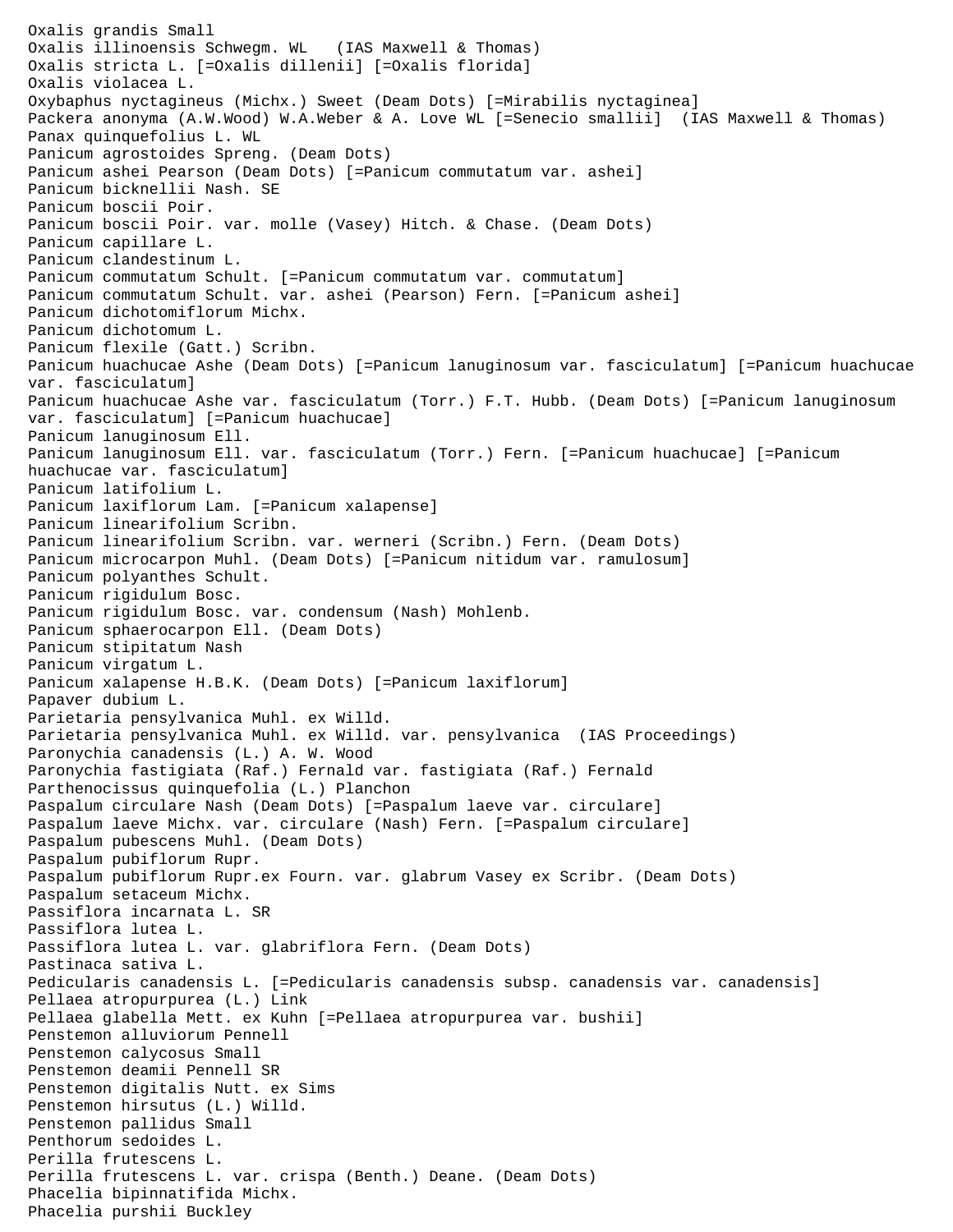```
Phegopteris hexagonoptera (Michx.) Fee [=Thelypteris hexagonoptera] [=Dryopteris hexagonoptera]
Phlox amplifolia Britton ST 
Phlox bifida Beck [=Phlox bifida subsp. bifida]
Phlox divaricata L. [=Phlox divaricata subsp. divaricata]
Phlox glaberrima L. (Deam Dots)
Phlox glaberrima L. subsp. interior (Wherry) Wherry (IAS Proceedings)
Phlox ovata L. SE [=Phlox latifolia]
Phlox paniculata L.
Phlox pilosa L. [=Phlox pilosa subsp. pilosa]
Phoradendron flavescens (Pursh) Nutt. WL [=Phoradendron leucarpum]
Phryma leptostachya L.
Phyllanthus caroliniensis Walter
Physalis heterophylla Nees.
Physalis pubescens L.
Physalis subglabrata Mack & Bush [=Physalis longifolia var. subglabrata]
Physalis virginiana Mill. (IAS Maxwell IAAP) [=Physalis lanceolata var. subglabrata]
Physocarpus opulifolius (L.) Maxim.
Physostegia virginiana (L.) Benth. [=Dracocephalum virginianum] [=Physostegia virginiana subsp. 
virginiana]
Phytolacca americana L.
Pilea pumila (L.) A. Gray
Pinus strobus L. SR 
Pinus virginiana P. Mill.
Plantago aristata Michx.
Plantago lanceolata L.
Plantago rugelii Decne. [=Plantago rugelii var. rugelii]
Plantago virginica L.
Platanthera lacera G. Don [=Habenaria lacera] (IAS Maxwell & Thomas)
Platanthera peramoena (A. Gray) A. Gray WL [=Habenaria peramoena]
Platanus occidentalis L. (IAS Maxwell & Thomas)
Pluchea camphorata (L.) DC. [=Pluchea viscida]
Pluchea viscida (Raf.) House (Deam Dots) [=Pluchea camphorata]
Poa annua L.
Poa autumnalis Muhl.
Poa chapmanii Scribn.
Poa pratensis L.
Poa sylvestris Gray.
Podophyllum peltatum L.
Polanisia graveolens Raf. (Deam Dots) [=Polanisia dodecandra subsp. dodecandra] [=Polanisia 
dodecandra]
Polemonium reptans L. [=Polemonium reptans var. reptans]
Polygala ambigua Nutt. (Deam Dots) [=Polygala verticillata var. ambigua]
Polygala sanguinea L.
Polygala senega L.
Polygala verticillata L. (IAS Maxwell IAAP) [=Polygala verticillata var. verticillata]
Polygala verticillata L. var. ambigua Nutt. [=Polygala ambigua]
Polygala verticillata L. var. isocycla Fernald (Deam Dots)
Polygonatum biflorum (Walt.) Elliott (Deam Dots) [=Polygonatum biflorum var. biflorum]
Polygonum amphibium L. [IAS Thomas & Maxwell 2009]
Polygonum convolvulus L.
Polygonum cuspidatum Sieb. & Zucc.
Polygonum dumetorum (IAS Proceedings) [=Polygonum scandens var. dumetorum]
Polygonum hydropiper L.
Polygonum hydropiperoides Michx. ST [=Polygonum hydropiperoides var. hydropiperoides]
Polygonum lapathifolium L.
Polygonum orientale L.
Polygonum pensylvanicum L.
Polygonum pensylvanicum L. var. genuinum Fern. (IAS Proceedings)
Polygonum pensylvanicum L. var. laevigatum Fern. f. pallescens Stanford (Deam Dots)
Polygonum pensylvanicum L. var. pensylvanicum
Polygonum persicaria L.
Polygonum punctatum Ell.
Polygonum sagittatum Small
Polygonum scandens L. [=Polygonum scandens var. scandens]
Polygonum scandens L. var. cristatum (Engelm. & Gray) Gl.
Polygonum scandens L. var. dumetorum (L.) Gl. [=Polygonum dumetorum]
Polygonum scandens L. var. scandens [=Polygonum scandens]
```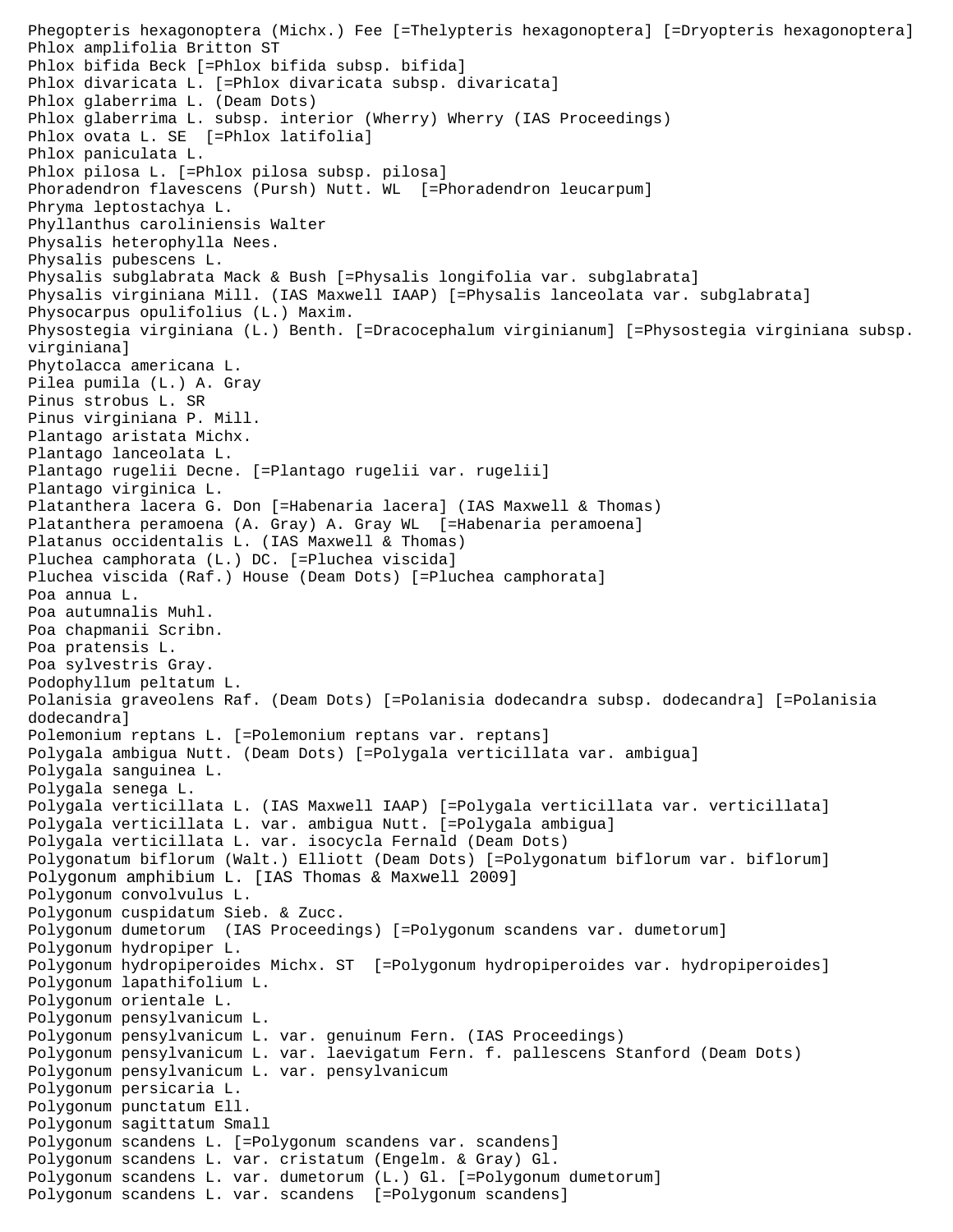Polygonum virginianum L. [=Tovara virginianum] Polymnia canadensis L. Polymnia uvedalia (L.) L. [=Smallanthus uvedalia] Polypodium polypodioides (L.) Watt SR Polypodium polypodioides (L.) Watt var. michauxianum Weatherby (Deam Dots) Polystichum acrostichoides (Michx.) Schott Pontederia cordata L. Populus deltoides L. Populus grandidentata Michx. Populus heterophylla L. Porteranthus stipulatus (Muhl. ex Willd.) Britton [=Gillenia stipulata] Portulaca oleracea L. Potamogeton diversifolius Raf. Potentilla norvegica L. Potentilla recta L. Potentilla simplex Michx. Potentilla simplex Michx. var. typica (Deam Dots) Prenanthes altissima L. [=Prenanthes altissima var. altissima] Prenanthes crepidinea Michx. SR Proserpinaca palustris L. [IAS Thomas & Maxwell 2009] Prunella vulgaris L. [=Prunella vulgaris subsp. vulgaris] Prunella vulgaris L. subsp. lanceolata (W.P.C. Barton) Hult, n (Deam Dots) Prunus americana L. Prunus americana Marsh. var. lanata Sudw. [=Prunus lanata] Prunus angustifolia Marsh. Prunus lanata (Sudw.) Mack. & Bush (Deam Dots) [=Prunus americana var. lanata] Prunus mahaleb L. Prunus nigra Ait. Prunus serotina Ehrh. Psoralea psoralioides (Walt.) Cory. var. eglandulosa (Ell.) Freeman Psoralea stipulata Torr. & Gray SX [=Orbexilum stipulatum] Ptelea trifoliata L. Pteridium aquilinum (L.) Kuhn Pteridium latiusculum Desv. (Deam Dots) Pueraria lobata (Willd.) Ohwi. [=Pueraria montana var. lobata] Pycnanthemum pycnanthemoides (Leavenn.) Fernald [=Pycnanthemum pycnanthemoides var. pycnanthemoides] Pycnanthemum tenuifolium Schrad. [P. flexuosum misapplied] Pycnanthemum virginianum (L.) T. Durand & B. D. Jacks Pyrrhopappus carolinianus (Walter) DC. (IAS Maxwell & Thomas) Pyrus communis L. Quercus alba L. Quercus bicolor Willd. (IAS Proceedings) Quercus borealis Michx. f. Quercus borealis Michx. f. var. maxima (Marsh.) Ashe (Deam Dots) Quercus coccinea Wang. Quercus imbricaria Michx. Quercus lyrata Walt. (IAS Proceedings) Quercus macrocarpa Michx. Quercus marilandica Muench. Quercus michauxii Nutt. (IAS Proceedings) Quercus montana Willd. (Deam Dots) Quercus muhlenbergii Engelm. Quercus palustris Muench. (IAS Proceedings) Quercus palustris x saulii (IAS Proceedings) Quercus prinus L. Quercus rubra L. Quercus shumardii Buckley Quercus stellata Wang. Quercus velutina Lam. Ranunculus abortivus L. Ranunculus abortivus L. var. typicus (IAS Proceedings) Ranunculus ambigens S. Watson Ranunculus gmelini DC. Ranunculus hispidus Michx. [=Ranunculus hispidus var. hispidus] Ranunculus micranthus Nutt. ex Torr.& A.Gr (IAS Maxwell & Thomas) Ranunculus parviflorus L. [IAS Thomas & Maxwell 2009]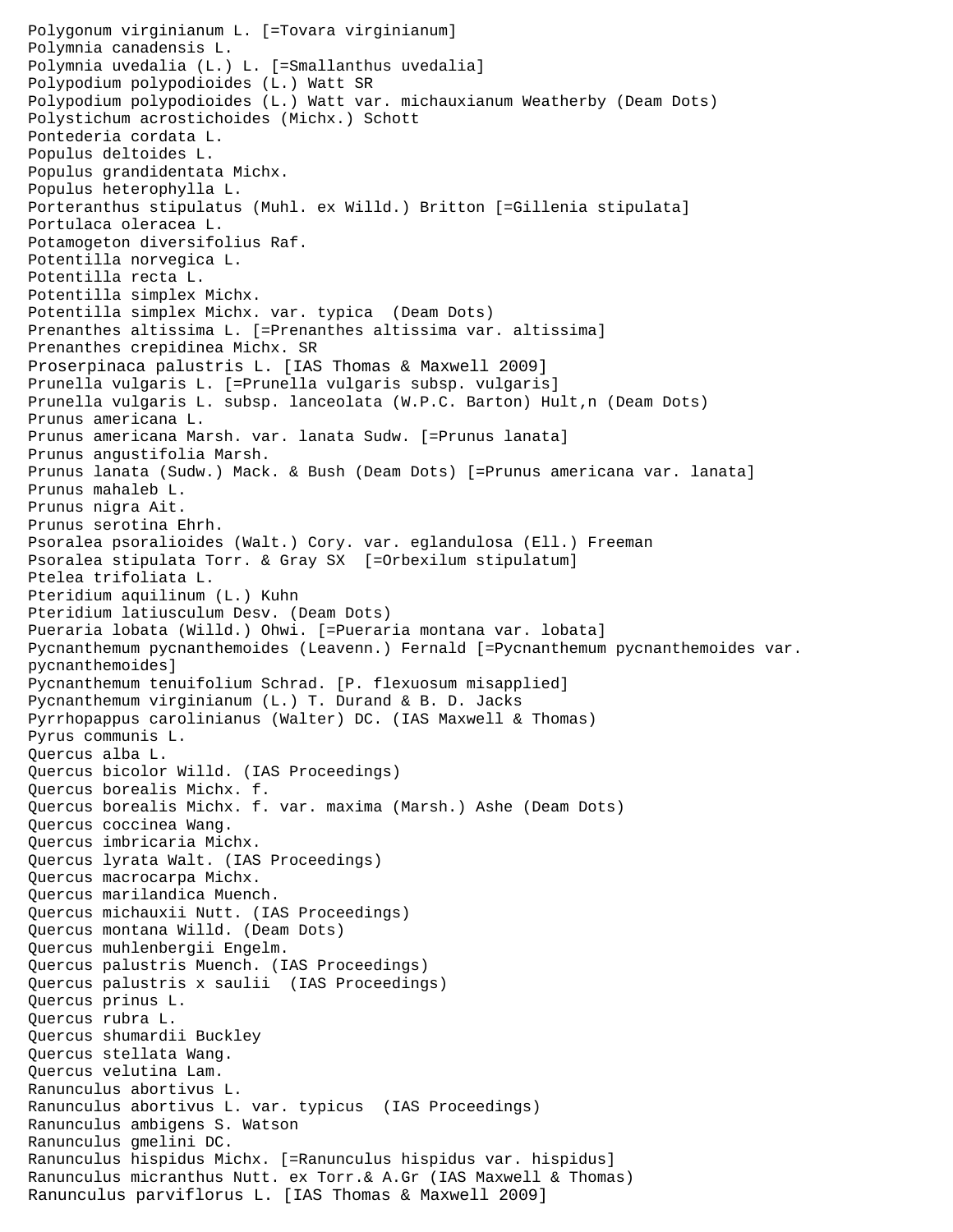Ranunculus recurvatus Poir. Ranunculus sceleratus L. [=Ranunculus sceleratus var. sceleratus] Ranunculus septentrionalis Poir. Rhamnus caroliniana Walt. Rhamnus lanceolata Pursh. Rhexia mariana L. var. mariana [IAS Thomas & Maxwell 2009] Rhus aromatica Ait. Rhus canadensis Marshall [=Rhus aromatica var. aromatica] Rhus copallina L. Rhus glabra L. Rhus radicans L. (IAS Proceedings) [=Toxicodendron radicans] [=Toxicodendron radicans subsp. radicans] [=Rhus littoralis] Rhus radicans L. var. littoralis (Mearns) Deam (Deam Dots) [=Rhus littoralis] Ribes cynosbati L. [=Grossularia cynosbati] Robinia hispida L. (IAS Maxwell & Thomas) Robinia pseudoacacia L. Rorippa palustris (L.) Besser Rorippa palustris (L.) Besser var. glabrata (Lunell) R. Stuckey Rorippa sessiliflora (Nutt. ex Torr.&A.Gray) Hitchc Rorippa sylvestris L. Rosa carolina L. [=Rosa carolina var. carolina] Rosa eglanteria L. [=Rosa rubignosa] Rosa multiflora Thumb. Rosa palustris L. Rosa setigera Michx. [=Rosa setigera var. setigera] Rosa setigera Michx. var. tomentosa Torr. & Gray (Deam Dots) Rotala ramosior (L.) Koehne Rotala ramosior (L.) Koehne var. interior Fern. & Grisc. (Deam Dots) Rubus abactus Bailey (Deam Dots) Rubus allegheniensis Porter Rubus argutus Link. Rubus centralis Bailey SE Rubus enslenii Tratt. SE [=Rubus deamii] [=Rubus depavitus] Rubus flagellaris Willd. Rubus frondosus Bigel. Rubus occidentalis L. Rudbeckia hirta L. [=Rudbeckia hirta var. hirta] Rudbeckia laciniata L. [=Rudbeckia laciniata var. laciniata] Ruellia caroliniensis (J.F.Gmel.) Steud. [=Ruellia caroliniensis subsp. caroliniensis var. caroliniensis] Ruellia caroliniensis (J.F.Gmel.) Steud. var. membranacea Fern. (IAS Proceedings) Ruellia caroliniensis (J.F.Gmel.) Steud. var. nanella Fern. (IAS Proceedings) Ruellia caroliniensis (J.F.Gmel.) Steud. var. parviflora (Nees)blake (Deam Dots) Ruellia caroliniensis (J.F.Gmel.) Steud. var. salicina Fern. (IAS Proceedings) Ruellia humilis Nutt. Ruellia humilis Nutt. var. humilis (IAS Proceedings) Ruellia strepens L. Rumex acetosella L. Rumex crispus L. Rumex obtusifolius L. (IAS Maxwell & Thomas) Sabatia angularis (L.) Pursh Sagina decumbens (Elliott) Torr. & A. Gray Sagittaria graminea Michx. (IAS Maxwell & Thomas) Sagittaria latifolia Willd. Sagittaria rigida Pursh (IAS Proceedings) Salix babylonica L. Salix caroliniana Michx. Salix exigua Nutt Salix fragilis L. Salix humilis Marsh Salix nigra Marsh. Salix sericea Marsh. Salsola kali L. (IAS Maxwell & Thomas) Salvia lyrata L. Sambucus canadensis L. Samolus parviflorus Raf. [=Samolus valerandii subsp. parviflorus] Sanguinaria canadensis L.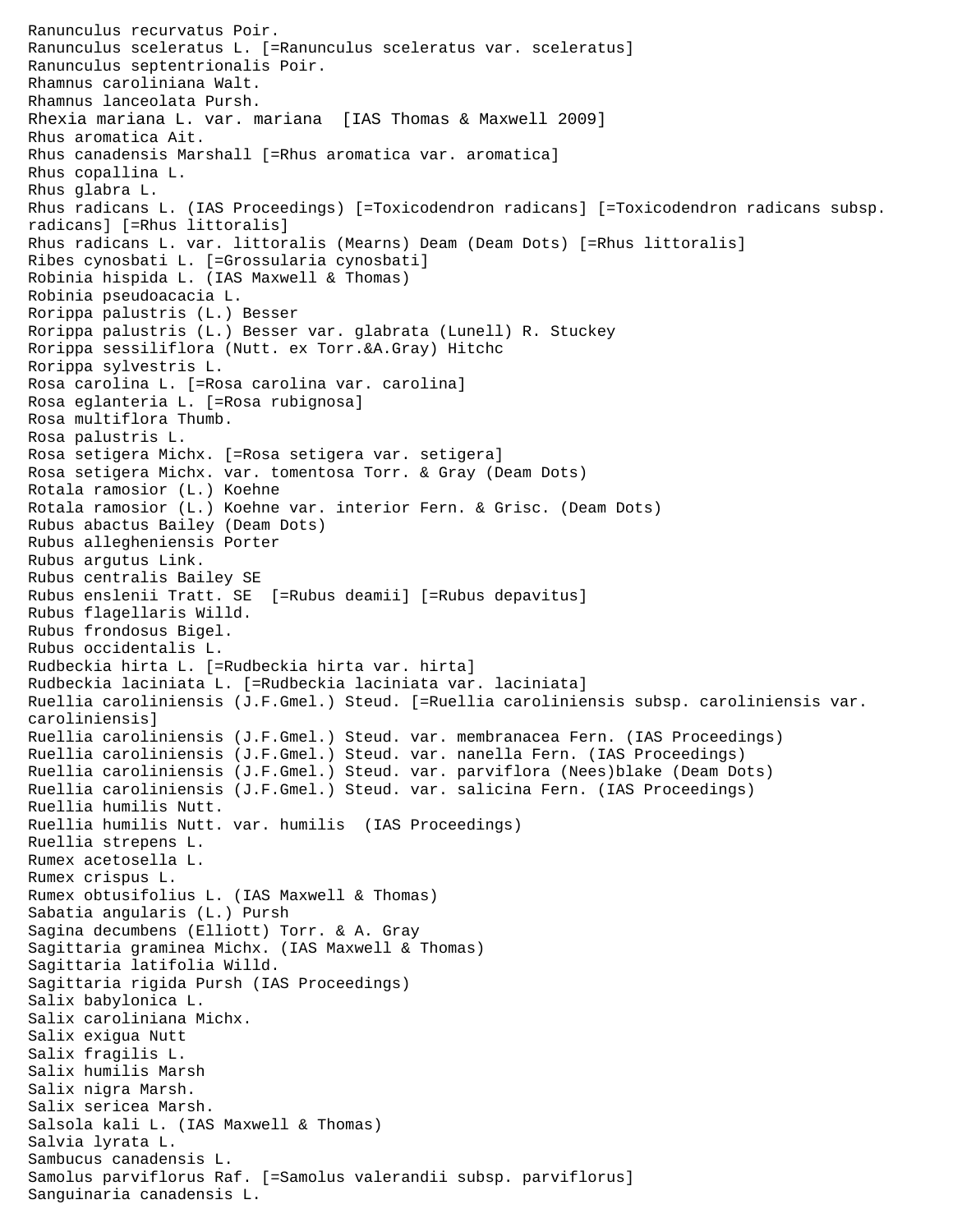Sanicula canadensis L. [=Sanicula canadensis var. canadensis] Sanicula gregaria Bickn. [=Sanicula odorata] Saponaria officinalis L. Sassafras albidum Nutt. Sassafras albidum Nutt. var. molle (Raf.) Fern. (Deam Dots) Satureja glabella (Michx.) Briquet var. angustifolia (Torr.) Svenson SE [=Calamintha arkansana] Satureja glabra (Nutt.) Fern. (Deam Dots) SE [=Calamintha arkansana] [=Satureja glabella var. angustifolia] Saururus cernuus L. Saxifraga pensylvanica L. SE [=Saxifraga forbesii] Schoenoplectus smithii (A> Gray.) Sojak [IAS Thomas & Maxwell 2009] Scirpus americanus Pers. Scirpus atrovirens Willd. [=Scirpus atrovirens var. atrovirens] Scirpus cyperinus (L.) Kunth. Scirpus pendulus Muhl. Scirpus polyphyllus Vahl. Scrophularia marilandica L. Scutellaria australis (Fasset) Epling (Deam Dots) [=Scutellaria parvula var. australis] Scutellaria elliptica Muhl. [=Scutellaria elliptica var. elliptica] Scutellaria incana Biehler [=Scutellaria incana var. incana] Scutellaria lateriflora L. [=Scutellaria lateriflora var. lateriflora] Scutellaria leonardii Epling (Deam Dots) [=Scutellaria parvula var. leonardii] Scutellaria nervosa Pursh. Scutellaria nervosa Pursh. var. calvifolia Fern. (IAS Proceedings) Scutellaria ovalifolia Pers. (Deam Dots) [=Scutellaria elliptica var. hirsuta] Scutellaria ovata Hill Scutellaria parvula Michx. var. australis Fassett SR Scutellaria parvula Michx. var. leonardii (Epling.) Fernald [=Scutellaria leonardii] Sedum telephioides Michx. ST Sedum ternatum Michx. Selaginella eclipes Buck (IAS Maxwell & Thomas) Senecio aureus L. Senecio glabellus Poir. [=Packera glabella] Senecio obovatus Muhl. [=Packera obovata] Senecio pauperculus Michx. [=Packera paupercula] Sericocarpus linifolius L. (Deam Dots) WL [=Aster solidagineus] Setaria faberi Herrm. Setaria glauca Beauv. Setaria lutescens Weigel (Deam Dots) Setaria viridis Beauv. Seymeria macrophylla (IAS Maxwell IAAP) [=Dasistoma macrophylla] Sherardia arvensis L. [IAS Thomas & Maxwell 2009] Sibara virginica (L.) Rollins [=Arabis virginica] (IAS Maxwell & Thomas) Sicyos angulatus L. Sida spinosa L. Silene antirrhina L. Silene antirrhina L. f. deaneana Fern. (IAS Proceedings) Silene latifolia Poir. [=Lychnis alba] Silene latifolia Poir. subsp. alba (Mill) Greuter & Burdet Silene stellata (L.) W.T. Aiton var. scabrella (Nieuwl.) Palmer & Steyerm Silene virginica L. Silphium asteriscus L. Silphium trifoliatum L. [=Silphium trifoliatum var. trifoliatum] Sisymbrium officinale (L.) Scop. Sisymbrium officinale (L.) Scop. var. leiocarpum DC. (Deam Dots) Sisymbrium thalianum (Deam Dots) [=Arabidopsis thaliana] Sisyrinchium albidum Raf. Sisyrinchium angustifolium Mill. [=Sisyrinchium graminoides] Sisyrinchium graminoides Bicknell (Deam Dots) [=Sisyrinchium angustifolium] Smilacina racemosa L. [=Maianthemum racemosum] Smilacina racemosa L. var. cylindrata Fern. (IAS Proceedings) Smilax bona-nox L. WL Smilax glauca Walter [=Smilax glauca var. glauca] Smilax glauca Walter var. genuine Blake (Deam Dots) Smilax herbacea L. [=Smilax herbacea var. herbacea] Smilax herbacea L. var. lasioneuron (Small)Rydb. [=Smilax lasioneuron]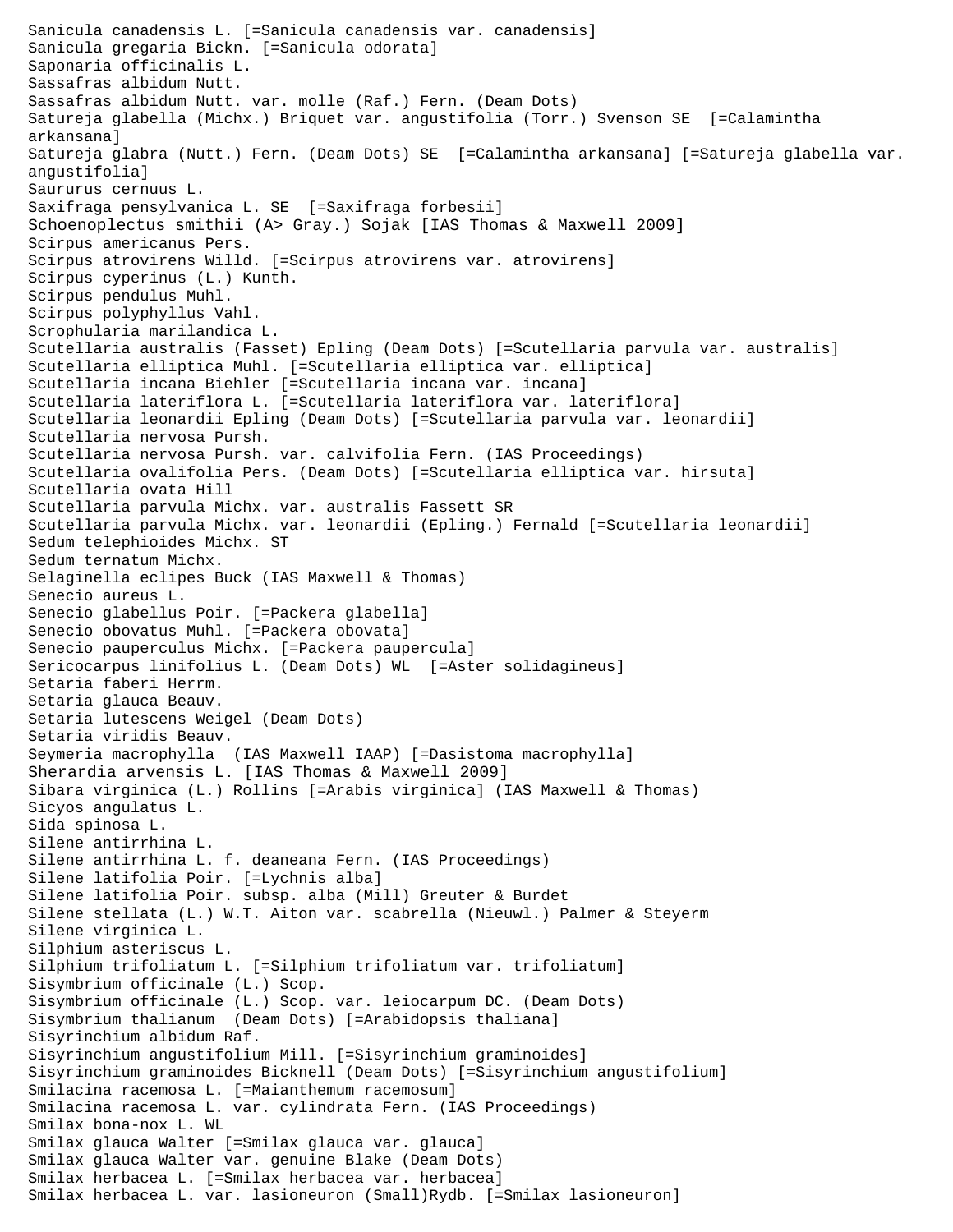Smilax herbacea L. var. pulverulenta (Michx.)Gray [=Smilax pulverulenta] Smilax hispida Muhl. Smilax lasioneuron Hook. [=Smilax herbacea var. lasioneuron] Smilax pulverulenta Michx. [=Smilax herbacea var. pulverulenta] Smilax rotundifolia L. Solanum americanum Swink & Wilhelm (IAS Proceedings) Solanum carolinense L. [=Solanum carolinense var. carolinense] Solanum dulcamara L. [=Solanum dulcamara subsp. dulcamara] Solanum nigrum auct. non L. (Deam Dots) Solanum ptycanthum Dunal ex A. DC. Solanum sarrachoides Sendtner (IAS Maxwell & Thomas) Solidago altissima L. [=Solidago canadensis var. scabra] Solidago bicolor L. Solidago caesia L. [=Solidago caesia var. caesia] Solidago caesia L. f. axillaris (IAS Proceedings) Solidago canadensis L. [=Solidago canadensis var. canadensis] Solidago erecta Pursh. [=Solidago speciosa var. erecta] Solidago flexicaulis L. [=Solidago latifolia] Solidago gigantea Aiton Solidago graminifolia L. [=Euthamia graminifolia var. graminifolia] [=Euthamia graminifolia] [=Solidago graminifolia var. graminifolia] Solidago graminifolia L. var. nuttallii (Greene) N. (Deam Dots) Solidago juncea Ait. [=Solidago juncea var. juncea] Solidago latifolia L. (Deam Dots) [=Solidago flexicaulis] Solidago media (Greene) Bush (Deam Dots) [=Euthamia gymnospermoides] Solidago nemoralis Aiton (IAS Maxwell IAAP) [=Solidago nemoralis var. nemoralis] Solidago nemoralis Aiton var. nemoralis [=Solidago nemoralis] Solidago sphacelata Raf. Solidago squarrosa Muhl. SE Solidago ulmifolia Muhl. [=Solidago ulmifolia var. ulmifolia] Sonchus asper (L.) Hill [=Sonchus asper subsp. asper] Sorghastrum nutans (L.) Nash. Sorghum halepense L. Sparganium eurycarpum Engelm. ex A. Gray (IAS Maxwell & Thomas) Spartina pectinata Link. Specularia perfoliata L. (Deam Dots) [=Triodanis perfoliata] Spermacoce glabra Michx. Sphenopholis intermedia (Rydb.) Rydb. (Deam Dots) Sphenopholis nitida (Biehler) Scribn. Sphenopholis obtusata (Michx.) Scribn. Spiraea prunifolia Sieb. & Zucc. Spiraea tomentosa L. Spiranthes cernua (L.) Rich. Spiranthes gracilis Bigel. [=Spiranthes lacera var. gracilis] Spiranthes lacera (Raf.) Raf. Spiranthes magnicamporum Sheviak SE Spiranthes ovalis Lindl. WL Spiranthes tuberosa Raf. WL [=Spiranthes grayi] [=Spiranthes beckii] Spiranthes vernalis Engelm. & A. Gray WL (IAS Maxwell & Thomas) Sporobolus vaginiflorus Torr. Stachys clingmanii Small SE Stachys hispida Pursh. (Deam Dots) [=Stachys tenuifolia] [=Stachys tenuifolia var. tenuifolia] Stachys nuttalli Shuttlw. ex Benth [=Stachys riddellii] Stachys riddellii House (Deam Dots) [=Stachys nuttalli] Stachys tenuifolia Willd. [=Stachys hispida] [=Stachys tenuifolia var. tenuifolia] Staphylea trifolia L. Stellaria corei Shinners (IAS Maxwell & Thomas) Stellaria longifolia Muhl. (IAS Maxwell & Thomas) Stellaria media L. Stellaria pubera Michx. Strophostyles helvola (L.) Elliot Strophostyles leiosperma (Torr. & A. Gray) Piper [IAS Thomas & Maxwell 2009] Strophostyles umbellata (Muhl. ex Willd.) Britton Stylophorum diphyllum (Michx.) Nutt. Stylosanthes biflora (L.) BSP Sullivantia ohionis T. & G. (Deam Dots) Sullivantia sullivantii T. & G. ST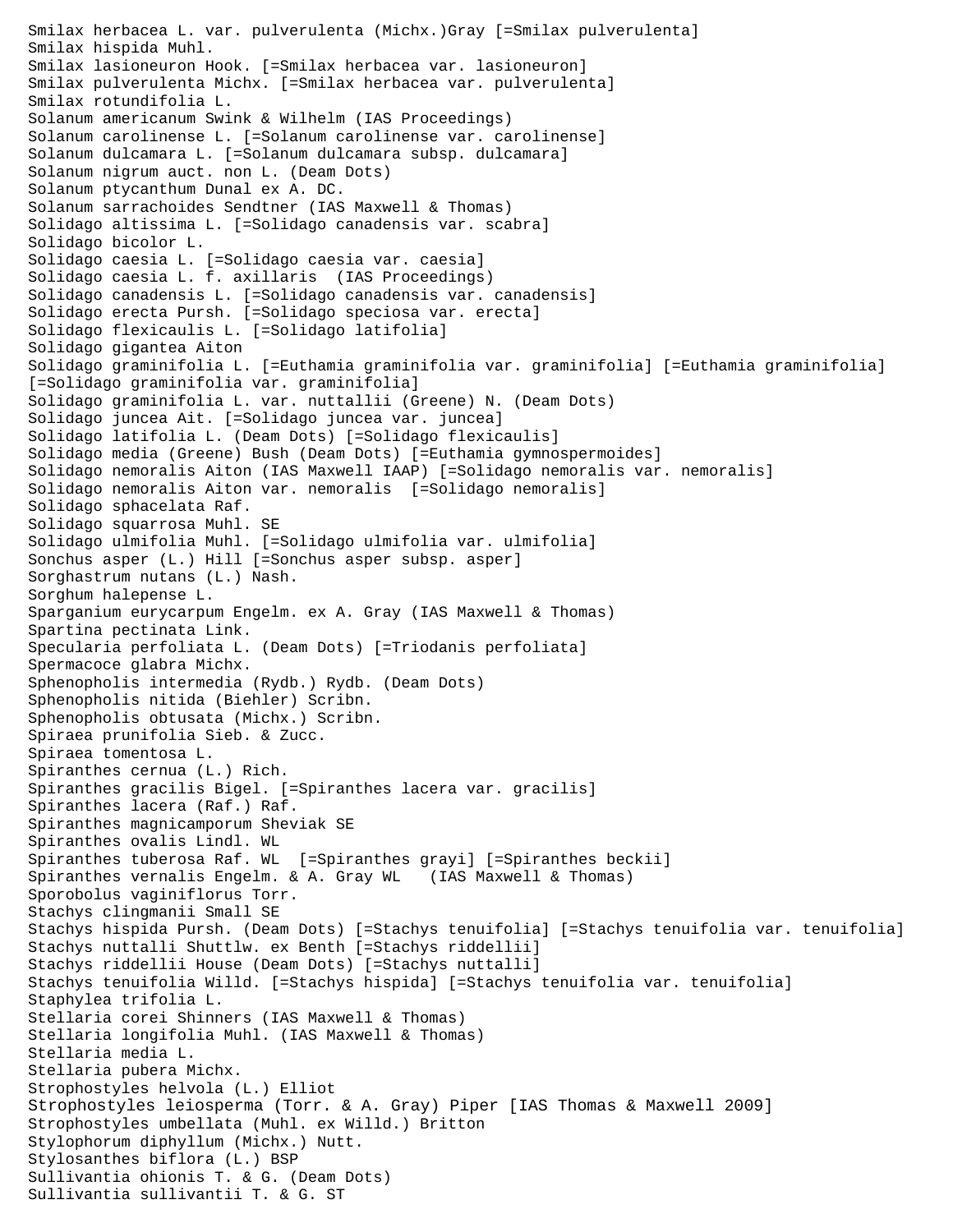```
Symphoricarpos orbiculatus Moench.
Taraxacum laevigatum (Willd.) DC.
Taraxacum officinale Weber.
Taraxacum palustre (Lyons) Symons
Taraxacum palustre (Lyons) Symons var. vulgare (Lam.) Fern. (IAS Proceedings)
Tephrosia virginiana (L.) Pers.
Teucrium canadense L. [=Teucrium canadense var. canadense]
Thalictrum dasycarpum Fisch.& Ave-Lall.
Thalictrum dioicum L.
Thalictrum perelegans Greene (Deam Dots) [=Thalictrum pubescens] [=Thalictrum polygamum]
Thalictrum pubescens Pursh ST [=Thalictrum polygamum] [=Thalictrum perelegans]
Thalictrum revolutum DC.
Thalictrum thalictroides (L.)Eames & B.Boivin [=Anemonella thalictroides]
Thaspium barbinode (Michx.) Nutt.
Thaspium trifoliatum (L.) A. Gray
Thaspium trifoliatum (L.) A. Gray var. flavum Blake (Deam Dots)
Thelypteris noveboracensis (L.) Nieuwl. [=Dryopteris noveboracensis]
Thlaspi alliaceum L. (IAS Maxwell & Thomas)
Thlaspi arvense L. (IAS Maxwell IAAP)
Thlaspi perfoliatum L.
Thuja occidentalis L. SE
Tilia americana L.
Tilia heterophylla Vent.
Tipularia discolor (Pursh) Nutt.
Torilis arvensis (Huds.) Link (IAS Maxwell & Thomas)
Toxicodendron radicans (L.) Kuntze [=Rhus radicans] [=Toxicodendron radicans subsp. radicans]
Tradescantia subaspera Ker Gawl. [=Tradescantia subaspera var. subaspera]
Tradescantia subaspera Ker Gawl. var. typical Anderson & Woodson (Deam Dots)
Tradescantia virginiana L.
Tragia cordata Michx. WL (IAS Maxwell & Thomas)
Tragopogon dubius Scop. [=Tragopogon major]
Tragopogon pratensis L.
Triadenum walteri (J.G. Gmel.) Gl.
Trichostema brachiatum L. [=Isanthus brachiatus]
Tridens flavus (L.) A.S. Hitchc. (IAS Maxwell IAAP)
Trifolium campestre Schreb. [=Trifolium procumbens]
Trifolium pratense L.
Trifolium procumbens L. (IAS Proceedings) [=Trifolium campestre]
Trifolium reflexum L. var. glabrum Lojac. SE
Trifolium repens L.
Trifolium stoloniferum Much. SE+
Trillium flexipes Raf. [=Trillium gleasoni] [=Trillium gleasoni f. walpolei]
Trillium gleasoni Fern. (Deam Dots) [=Trillium flexipes] [=Trillium gleasoni f. walpolei]
Trillium grandiflorum (Michx.) Salisb.
Trillium recurvatum Beck.
Trillium recurvatum Beck. f. luteum Clute (IAS Proceedings)
Trillium sessile L.
Trillium sessile L. f. luteum (IAS Proceedings)
Triodanis perfoliata (L.) Nieuwl. [=Specularia perfoliata]
Triodia flava (L.) Smyth.
Triosteum angustifolium L.
Tsuga canadensis L.
Typha angustifolia L. (IAS Maxwell & Thomas)
Typha latifolia L.
Ulmus americana L.
Ulmus pumila L.
Ulmus rubra Muhl.
Uniola latifolia Michx.
Urtica dioica L. [=Urtica dioica subsp. dioica]
Utricularia gibba L.
Uvularia grandiflora Sm.
Uvularia sessilifolia L.
Vaccinium arboreum Marshall (IAS Proceedings)
Vaccinium pallidum Ait.
Vaccinium stamineum L.
Vaccinium stamineum L. var. neglectum (Small) Deam (Deam Dots)
Vaccinium vacillans Torr. (Deam Dots)
Valeriana pauciflora Michx.
```